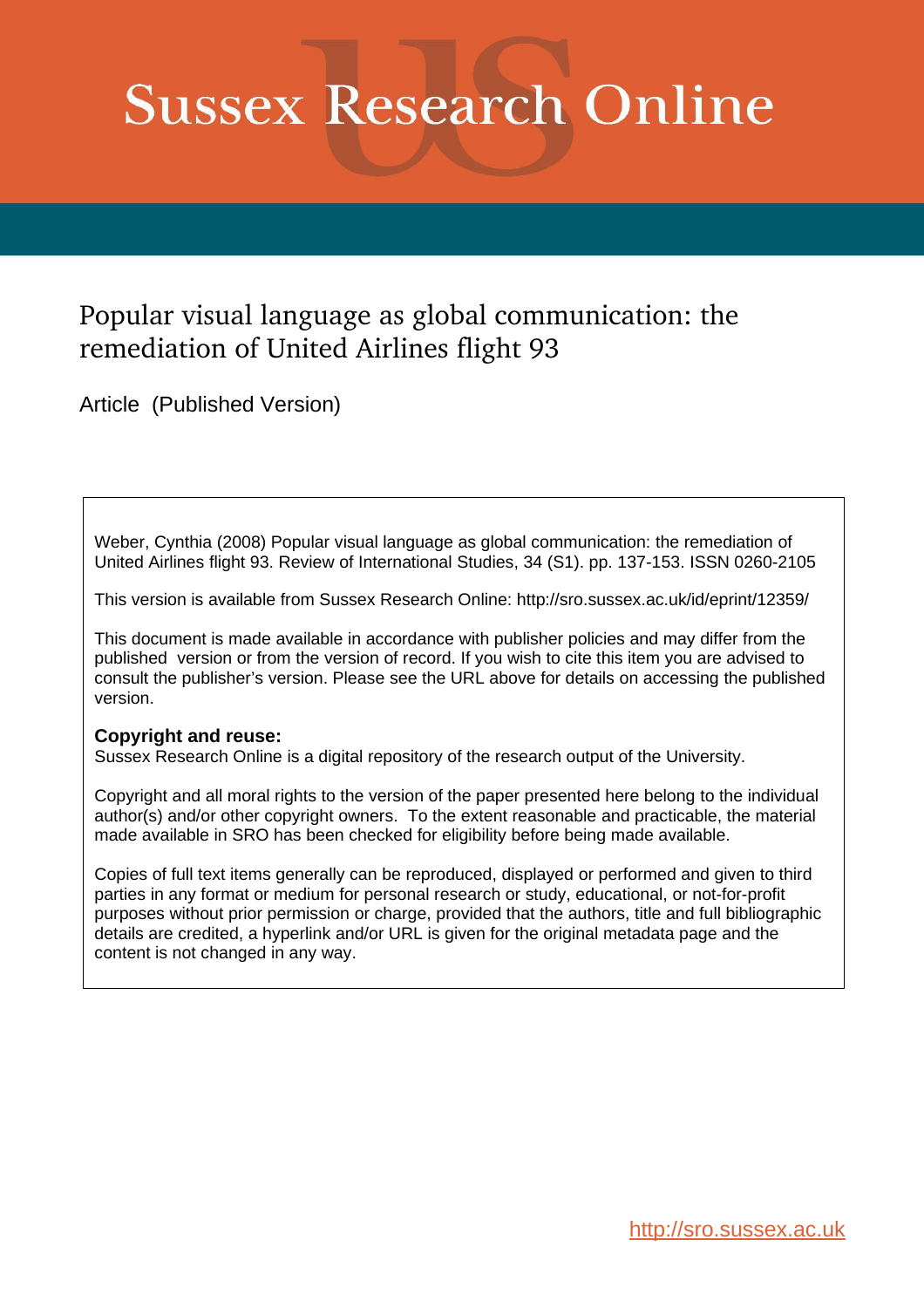## **Review of International Studies**

http://journals.cambridge.org/RIS

Additional services for *Review of International Studies:*

Email alerts: Click here Subscriptions: Click here Commercial reprints: Click here Terms of use : Click here



## **Popular visual language as global communication: the remediation of United Airlines Flight 93**

CYNTHIA WEBER

Review of International Studies / Volume 34 / Supplement S1 / January 2008, pp 137 - 153 DOI: 10.1017/S0260210508007833, Published online: 20 February 2008

**Link to this article:** http://journals.cambridge.org/abstract\_S0260210508007833

#### **How to cite this article:**

CYNTHIA WEBER (2008). Popular visual language as global communication: the remediation of United Airlines Flight 93. Review of International Studies, 34, pp 137-153 doi:10.1017/S0260210508007833

**Request Permissions : Click here** 

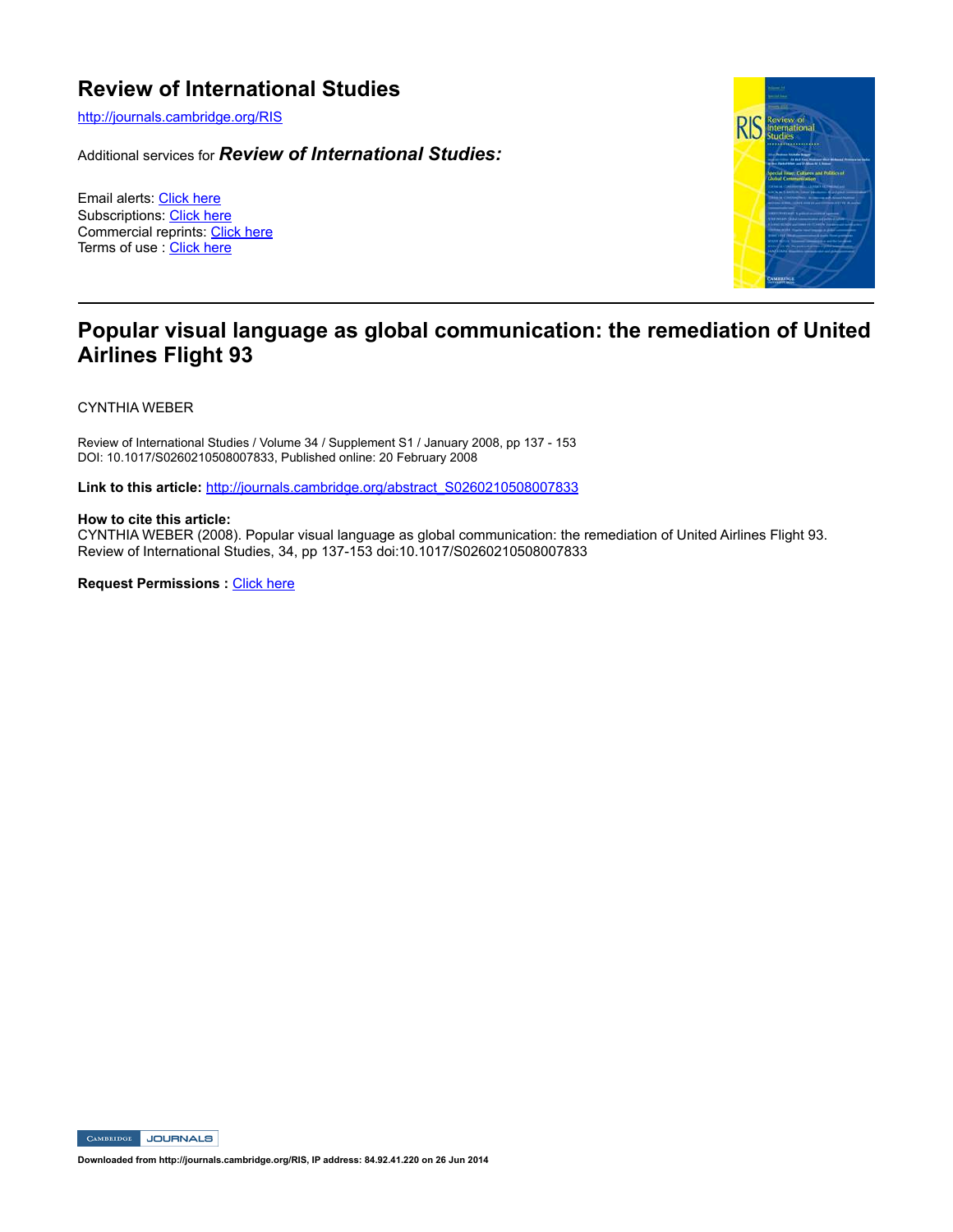*Review of International Studies (2008), 34, 137–153 Copyright British International Studies Association doi:10.1017/S0260210508007833*

## Popular visual language as global communication: the remediation of United Airlines Flight 93

CYNTHIA WEBER\*

Abstract. This article argues that while the linguistic turn in mainstream IR is important in broadening how IR approaches global communications, the linguistic turn has its limitations because mainstream IR tends to, in Mattelart's terms, 'ex-communicate' the visual from the linguistic. This is highly problematic, considering, firstly, that popular visual language is increasingly the language that amateurs and experts rely upon in order to claim contemporary literacy and, secondly, that much politics is conducted through popular visual language. If the challenge of this Special Issue is to think about how to bring the discipline of IR to meaningful, political life, then a very good place to start is by asking mainstream IR (again) to take popular visual language seriously as an important aspect of contemporary global communication. This article makes this demand of the discipline of IR. It does so by presenting a case-study – the official US remediation of United Airlines Flight 93 – as an illustration of how contemporary global communications move from the textual to the visual and of what is lost in not taking this move seriously. In particular, it claims that by failing to analyse popular visual language as integral to global communications, mainstream IR risks misunderstanding contemporary subjectivity, spatiality, and temporality.

#### **Introduction**

More than a generation ago, the discipline of International Relations took the linguistic turn marked by the introduction of 'discourse analysis' to bear on core questions of international relations. Celebrated by some,<sup>1</sup> resisted by others,<sup>2</sup> and mainstreamed by still others,<sup>3</sup> the linguistic turn reinvigorated IR scholarship. But it had its limitations. Practised in IR as a primarily textually-based set of research techniques, discourse analysis took speech and particularly writing as its focus, often

<sup>\*</sup> Thanks to Roland Bleiker, Costas Constantinou, Kevin Dunn, Jenny Edkins, Mark Lacy, Maureen McNeil, Oliver Richmond, Stephan Stetter, Alison Watson, and to an anonymous referee for

comments on this essay. <sup>1</sup> Richard Ashley and R. B. J. Walker, editors of Special Issue of *International Studies Quarterly*, 34:3

<sup>(1990).</sup> <sup>2</sup> Robert Keohane, 'International Institutions: Two Approaches', *International Studies Quarterly*, 32:4,

<sup>&</sup>lt;sup>3</sup> Alexander Wendt, *Social Theory of International Politics* (Cambridge: Cambridge University Press, 1999).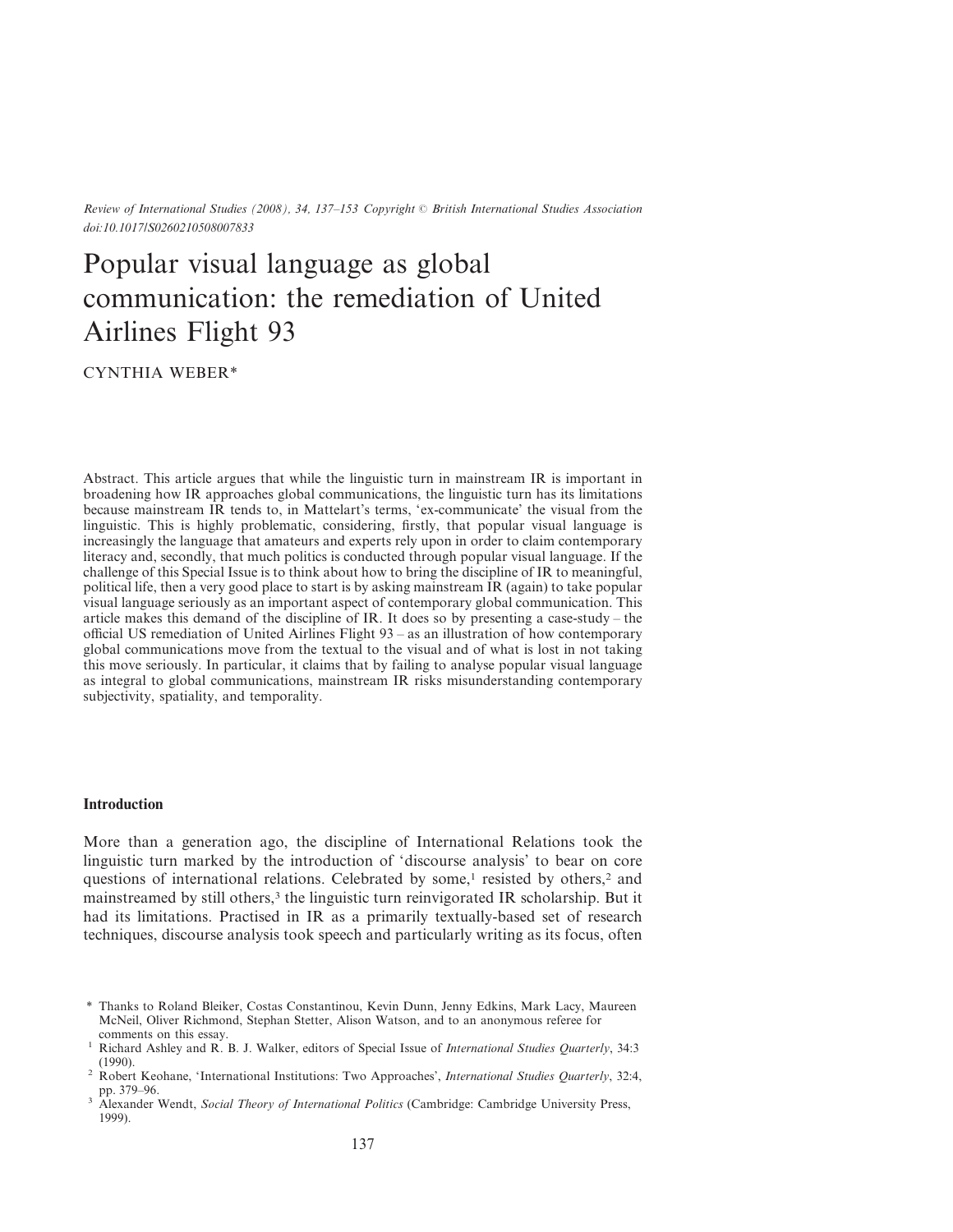to the exclusion of other communicative practices,<sup>4</sup> like hearing, feeling, and seeing – all of which are (as this volume demonstrates) vital for understanding global politics. Given these limitations, the linguistic turn is not 'communication all the way down'.5

I want to take up one aspect of the sights and sounds of global communications – popular visual language. Visual language – like textual language – has a grammar and a syntax. But it is expressed, circulated, and experienced differently than the texts IR scholars generally study. It is expressed less through words (although these can be visual) than through still, moving, and multiplying media (photography, film, web-based windows). It is increasingly circulated through wireless networks onto the digital screens of our daily lives (computers, telephones, and televisions). And it is experienced as much if not more by amateurs than it is by experts. All of this makes visual language the language of contemporary popular culture – the language that amateurs and experts increasingly rely upon in order to claim contemporary literacy.

It is therefore surprising that mainstream IR is still so resistant to taking popular visual language seriously. And yet, this can easily be explained. On the one hand, the linguistic turn enabled mainstream IR scholars to understand that language frames life and living, structures and agents, institutions and identities. But for the most part, mainstream IR fails to understand how popular visual expressions participate in these framings because it does not make the link between the linguistic and the visual. It fails to link the linguistic to the visual because while the linguistic is understood as the medium through which 'real' politics is communicated, the visual is often dismissed as merely popular.

Paradoxically, what this means is that the visual remains largely outside of the domain of legitimate IR – it is in Mattelart's terms 'ex-communicated'<sup> $6$ </sup> – while the visual is effectively the inside of everyday life. And if politics happens anywhere, it happens in the everyday, in all sorts of 'high' and 'low' ways. If the challenge of this volume is to think about how to bring the discipline of IR to meaningful, political life – how to introduce it to the world as non-experts see it and make it and use it, rather than as expert IR scholars imagine it is or ought to be – then a very good place to start is by (again) asking mainstream IR to take popular visual language seriously as an important aspect of contemporary global communication.

This article makes this demand of the discipline of IR. It does so by presenting a case-study – the official US remediation of United Airlines Flight 93 – as an illustration of how contemporary global communications move from the textual to the visual and of what is lost in not taking this move seriously. In particular, it claims that by failing to analyse popular visual language as integral to global communications, disciplinary IR risks misunderstanding contemporary subjectivity, spatiality, and temporality. By failing to grasp who we are, where we are, and when we are, IR cannot possibly comprehend what we say and do, much less what we hear, feel, and see.

<sup>4</sup> Michael Shapiro, *Violent Cartographies* (Minneapolis, MN: University of Minnesota Press, 1997),

<sup>&</sup>lt;sup>5</sup> Mathias Albert, Oliver Kessler and Stephan Stetter, 'On Order and Conflict: International Relations and the "Communicative Turn"' (2008), this volume, p. 66.

 $6$  This is not to say that there mainstream IR does not occasionally publish work on the visual, but it is to say that this work is not seen by mainstream IR theorists and practitioners as having the same value as their own work.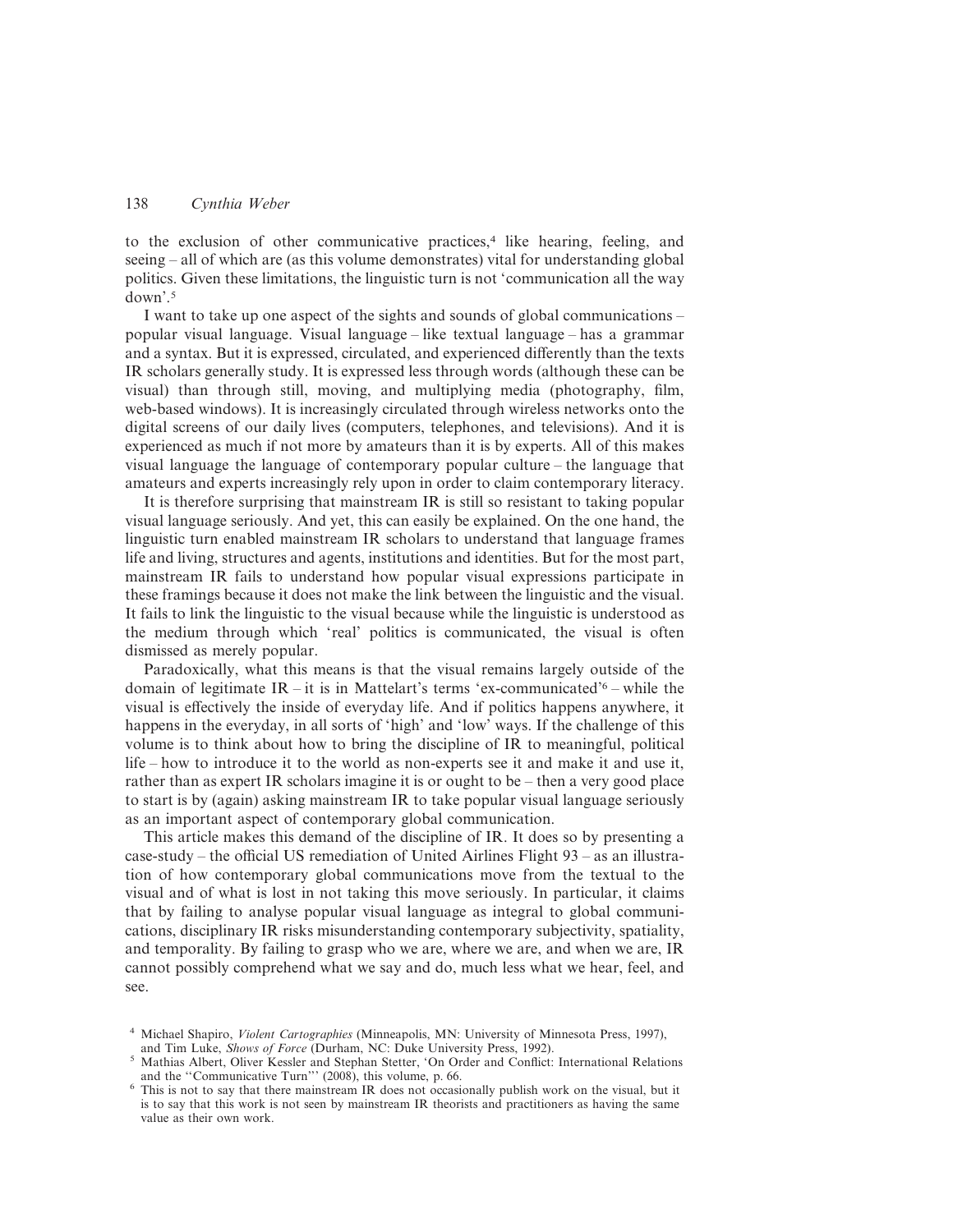#### **The remediation of United Airlines Flight 93**

On 11 September 2001, during the hour of 9:30 to 10:30 am, television and radio broadcasts began reporting on United Airlines Flight 93 (hereafter UAF93). In this time of extreme confusion and shock – what Jenny Edkins has calls trauma time<sup>7</sup> – little was known about the flight. Yet through that day and the following days, details began to emerge. UAF93 had been hijacked. It had turned off of its original flight path for San Francisco and veered sharply southeast toward Washington, DC. It lost elevation over Shanksville, Pennsylvania, some 20 minutes flying time from DC, where it ultimately crashed a little after 10 am. There were no survivors. While conspiracy theories about faked phone conversations, doctored transcripts based on the plane's recovered voice recorder, and military intervention to shoot down the plane unofficially circulated,8 an official story of the self-sacrificing heroism of the passengers and crew of UAF93 began to take hold. It is this official story – the one that is so widely believed by most Americans – that is analysed here as remediation.

At its most general, remediation refers to 'the representation of one medium in another'.9 Television news broadcasts that are transformed into other media like documents, documentaries, or feature films are examples of remediation. So, too, are feature films that recycle actual television broadcasts or use digital media effects. But what makes remediation so interesting is not the mere representation of one medium in another but the temporal effect of these remediations, found in what Jay David Bolter and Richard Grusin call 'the double logic of remediation'. As they put it, 'Our culture wants both to multiply its media and to erase all traces of mediation: ideally, it wants to erase its media in the very act of multiplying them'.10 With this erasure of media through remediations, mediated events not only feel real. They feel immediate. They feel live to viewers because viewers are so interfaced with events and characters that viewers seem to be experiencing these events at the same time and in the same place as the characters on the screen. As such, viewers cease to be mere observers and become virtual participants in the event. Remediation refers to the process whereby the desire for this sort of immediate access to the real, live, unmediated experience with virtual reality as its paradigm is paradoxically produced through the multiplication of media and mediations.

By this description, remediation's desire for immediacy through the multiplication of mediations may seem like nothing more than a dream. And maybe it is. But it is a dream grounded in very real media technologies that continuously strive to make media seem more immediate, especially digital technologies like digital special effects in films.11 And while a special effect shown repeatedly at different angles and different speeds draws attention to the hypermediated technologies that make these effects

<sup>7</sup> Jenny Edkins, *Trauma and the Memory of Politics* (Cambridge: Cambridge University Press, 2003). <sup>8</sup> Christopher Bollyn, 'Flight 93 Shot Down: Eyewitness Reports at Odds with Official Scenario',

AmericanFreePress.net, 17 July 2005, 〈http://www.americanfreepress.net/html/flight\_93.html〉,

downloaded 10 November 2006.<br><sup>9</sup> Jay David Bolter and Richard Grusin, *Remediation: Understanding New Media* (Cambridge, MA: MIT Press, 2000), p. 45.

<sup>&</sup>lt;sup>10</sup> Bolter and Grusin, *Remediation*, p. 5.<br><sup>11</sup> While their focus is on digital visual technologies, Bolter and Grusin point out that there is nothing new about remediation and trace the desire for immediacy through visual representations in Western culture back to 'medieval illuminated manuscripts, Renaissance altarpieces, Dutch painting, baroque cabinets, and modernist collage and photomontage': Bolter and Grusin, *Remediation*, p. 34.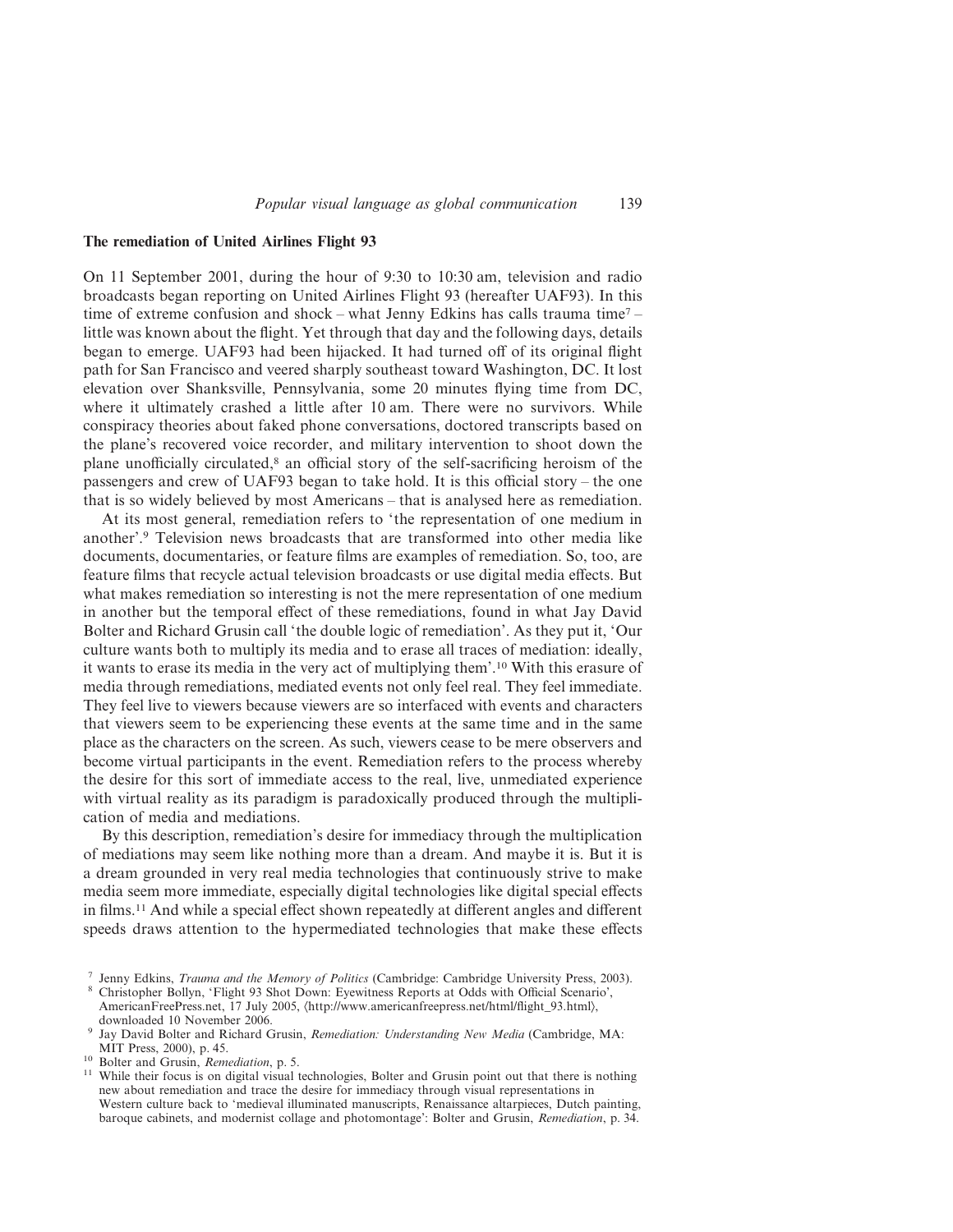possible, '[t]echnology is gradually becoming a second nature, a territory both external and internalised, and an object of desire. There is no need to make it transparent any longer, simply because it is not felt to be in contradiction with the ''authenticity'' of the experience.'12

Once technology is accepted as second nature, virtual reality seems to be as real as reality itself. And this means that the abundant technologies needed to make virtual reality function can often seem to be invisible. If successful,13 this blurring of reality with virtual reality has the effect of changing how experience is experienced. In reality, experience is something that is acquired in the first person. You have to be there to have the experience. In virtual reality, experience is acquired in the virtual first-person. You have to have a first-person point of view on a visual experience in order for it to feel real. In contemporary virtual reality, this first-person point of view on a visual experience is achieved in the same way it is achieved in cinema – by using sonic and visual tricks to make viewers feel like they are immersed in the experience itself. If this 'experiment in cinematic point of view'14 is successful – if this cinematic point of view can be felt as real in spite of *and because of* the hypermediated visual technologies that make it function – then the experience can be felt by its viewers as immediate, real, and live, whether they are wired up with a virtual reality headset or are sitting in a dark cinema watching a Hollywood movie.15

Remediating UAF93 from an event which no surviving person and no camera witnessed directly into an immediate, first-person experience for any American was never going to be an easy task. Yet it was far easier to pull off than remediations of the other terrorist attacks of that day. For the official story about UAF93 always defied any representation as occurring in 'trauma time'. Trauma time destabilises the narration of history through a linear, unitary temporality because trauma itself has no language in such a temporality.16 But the story of UAF93 seems to demonstrate that, even when caught up in the midst of a baffling traumatic event, ordinary Americans on that plane comprehended what was happening to them, narrated these events to others on the ground as they occurred, and acted in meaningful ways to change the course of history. The uniqueness of what happened on UAF93, then, lies in its location as an historical, linear, meaning-making event that was narrated as such at the very moment it was occurring by the passengers and crew who experienced it even though it took place in the broader context of trauma time. All of this makes the story of UAF93 more easily recoverable as a centrepiece of official American history.

- <sup>12</sup> Erkki Huhtamo, 'Encapsulated Bodies in Motion: Simulators and the Quest for Total Immersion', in Simon Penny (ed.), *Critical Issues in Electronic Media* (Albany, NY: State University of New
- York Press, 1995), p. 171.<br><sup>13</sup> This is a big if, as Lucy Suchman's work generally shows. See, for example, Lucy Suchman, *Human-Machine Reconfigurations: Plans and Situated Actions*, 2nd edn. (Cambridge: Cambridge University Press, 2007). <sup>14</sup> Bolter and Grusin, *Remediation*, p. 4. <sup>15</sup> Bolter and Grusin are not claiming that remediation is always successful and that this sense of
- 
- virtual immediacy is usually achieved. Rather, they specifically point to the ongoing tension between media that draw attention to themselves and the desire for these media to be experienced as if they were unmediated. Indeed, remediation is very much about the need to refine not-quite immediate mediations as more immediate through repeated mediations in the future. As such, it is a process that is very much ongoing because it fails to achieve its desire of immediacy through mediation rather than a process that achieves its goal and comes to a successful end. See Bolter and Grusin, *Remediation.* <sup>16</sup> Edkins, *Trauma Time*.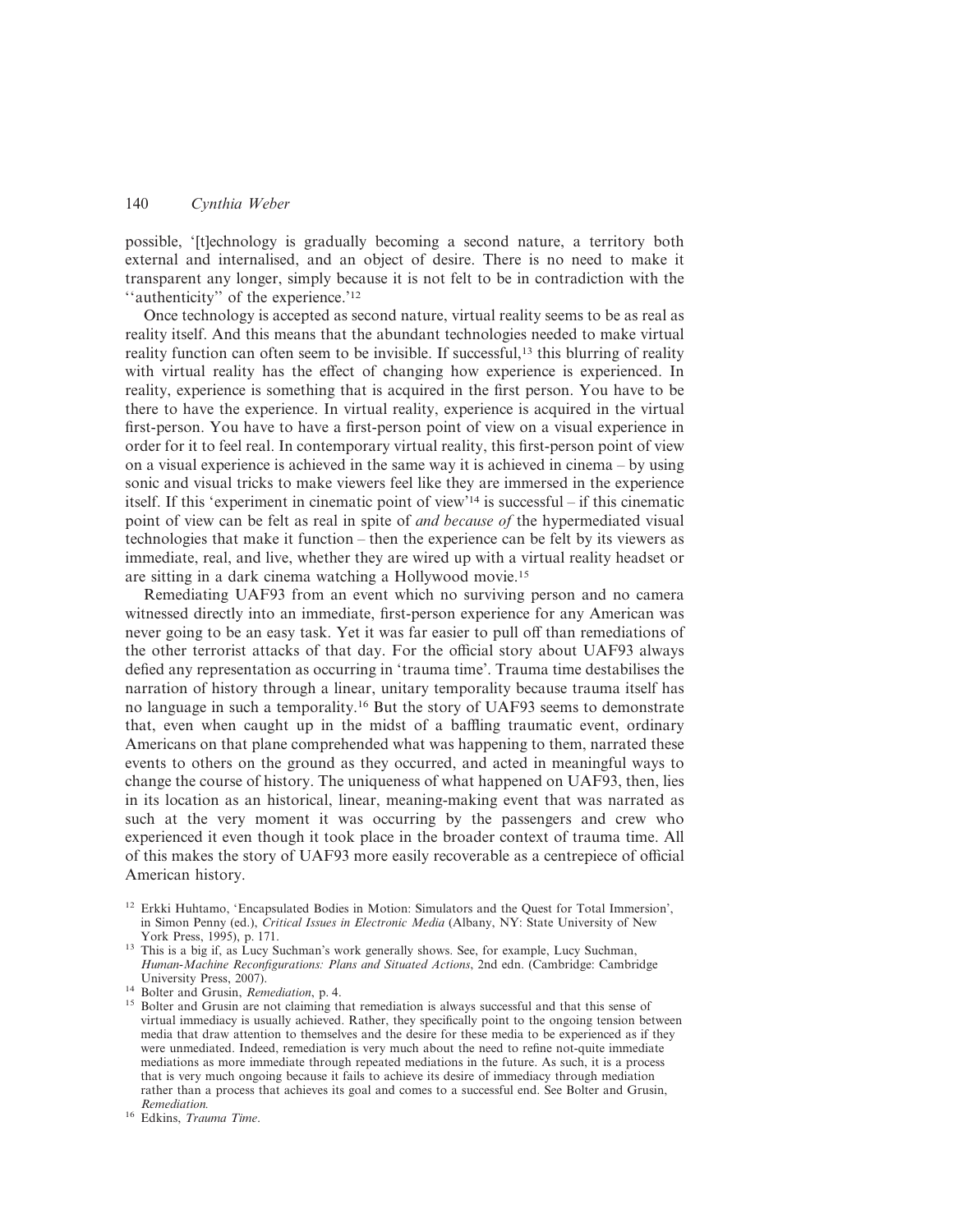To appreciate how this remediation was accomplished and its importance, this article analyses three remediations of UAF93 – early addresses about the war on terror by President George W. Bush, *The 9/11 Commission Report*, and the film *United 93*. It argues that of these remediations, it is only *United 93* that comes close to achieving immediacy through the simultaneous multiplication and erasure of hypermediations. This achievement is down to the fact that by employing popular visual language, *United 93* alone manages to change the viewer's perspective on the event from third person to first person. In so doing, it changes the subjectivity, spatiality, and temporality of UAF93.

#### *'Let's roll'*

On 20 September 2001, President George W. Bush began his historic address to a joint session of Congress with a remediation of UAF93:

We have seen [the American people deliver their state of the union] in the courage of passengers, who rushed terrorists to save others on the ground – passengers like an exceptional man named Todd Beamer. And would you please help me to welcome his wife, Lisa Beamer, here tonight. (Applause.)<sup>17</sup>

While not explicitly stated, Todd Beamer was a passenger on UAF93. Beamer reportedly used a GTE air phone while in flight to ring his wife but was connected instead to GTE supervisor Lisa Jefferson. Beamer reported the hijacking as it was taking place, and Jefferson gave him information about what was happening with other airplanes. When her conversation with Beamer ended, Jefferson claims that Beamer dropped the phone, leaving the line open, and it was then she heard him say 'Let's roll',18 a phrase that soon stood for the rallying cry of the passengers and crew.

Enough of this background information was public by the time of the President's speech for Americans to know who Todd Beamer was, and so the President's description of him as 'an exceptional man' who with other courageous passengers 'rushed terrorists to save others on the ground' would have rung true to the general public. The President's transformation of Todd Beamer from one courageous passenger into the iconic figure of all heroic Americans who opposed the terrorists on 9/11 and who would continue to do so afterwards seemed to be welcomed by most Americans. So was the transformation of his wife Lisa into the iconic figure of patriotic wife and mother whose personal loss of her husband was something Americans, including Lisa, seemed to understand as a necessary sacrifice for the nation. For this sacrifice, Lisa Beamer was enthusiastically applauded by Congress as she stood proudly next to First Lady Laura Bush. All of this was televised to the nation.

<sup>&</sup>lt;sup>17</sup> President George W. Bush, 'Address to a Joint Session of Congress and the American People', United States Capitol, Washington, DC, 20 September 2001,  $\langle$ http://www.whitehouse.gov/news/<br>releases/2001/09/20010920-8.html $\rangle$ , downloaded 5 November 2006.

<sup>&</sup>lt;sup>18</sup> Jim McKinnon, 'The phone line from Flight 93 was still open when a GTE operator heard Todd Beamer say: 'Are you guys ready? Let's roll', *Pittsburgh Post-Gazette*, 16 September 2001, 〈http://www.post-gazette.com/headlines/20010916phonecallnat3p3.asp〉, downloaded 9 November 2006.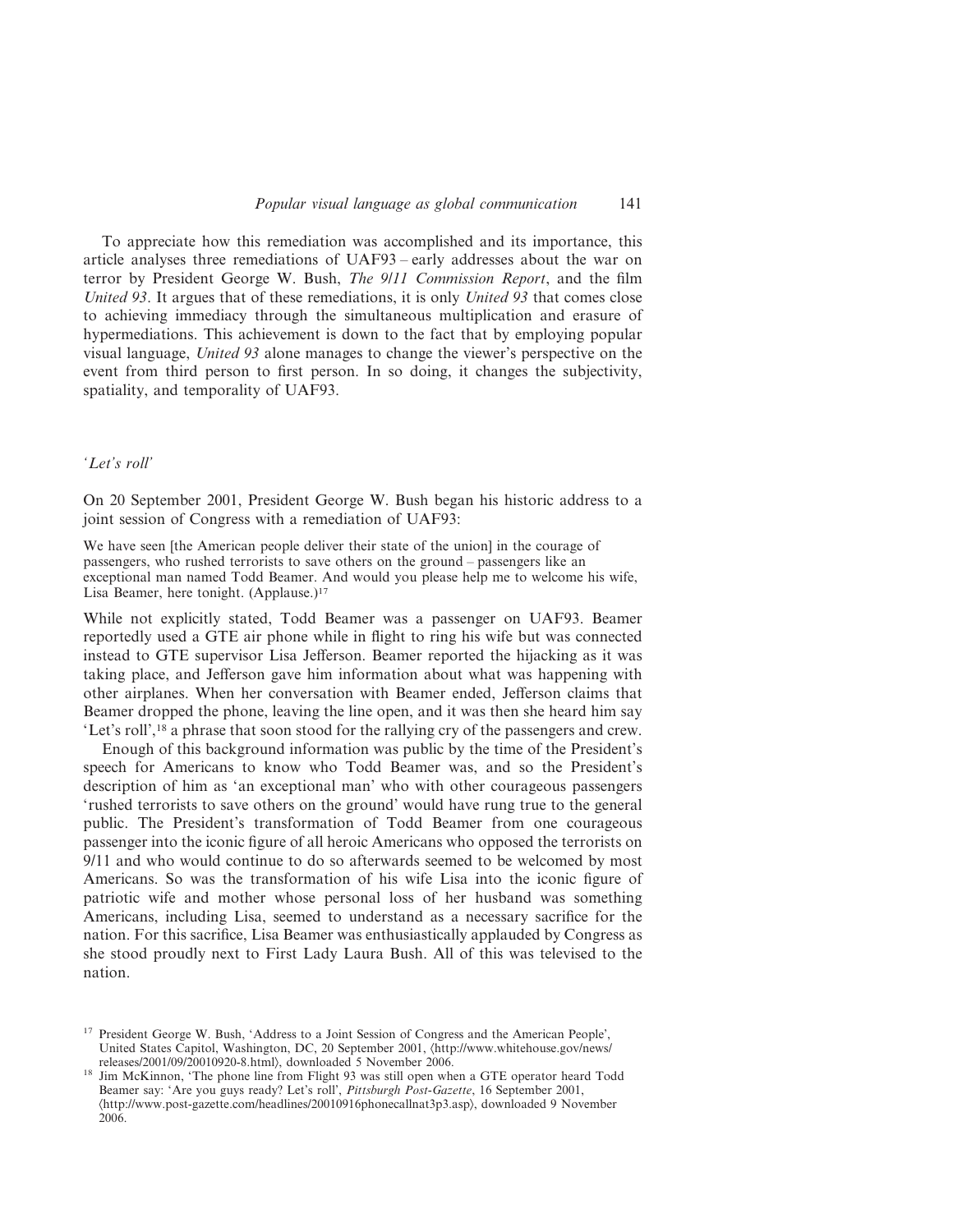Several interesting things occur in these opening moments of the President's speech. By naming Todd Beamer, the President provides the American people not only with a figure through whom they could access first-hand what had occurred on UAF93, but an action hero who stood for the activities of all Americans. It doesn't matter that the actions of everyday Americans are on a smaller scale – giving blood, saying prayers. What matters is that these everyday Americans, like Todd Beamer, spontaneously took responsibility when called upon to do so for their nation. In the President's remediation of UAF93 and of 9/11 generally, Todd Beamer becomes a mediator through whom a shaken American public can find their collective purpose. That Todd Beamer is a fallen hero is particularly convenient for the President. For as a dead hero, Todd Beamer cannot speak for himself. He cannot confirm or deny what he said or did. Nor could he confirm or deny the motivation the President attributed to his and his fellow passenger's and crew's actions – 'to save lives on the ground'. This means that others – the President and the Beamer family – are at liberty to provide supplementary information about what Todd Beamer said and did without fear of contradiction by Beamer himself.

But the death of Todd Beamer also means that there is no living hero to whom the American people can look for immediate access to this event. For this reason Lisa Beamer emerges as a necessary figure in the President's remediation of UAF93. Lisa Beamer is positioned not only to speak about her husband, testifying that he would indeed have acted heroically. More than this, Lisa Beamer is positioned as the key survivor through whom other Americans can channel their grief into pride and patriotism. She it is, who makes September 11th, 2001, feel so real and so close for many Americans, for it is she who enables Americans to 'make the grief of strangers their own'.19 As such, she is the key to the President's remediation strategy of  $9/11$  – of using a formal, televised speech to close the distance between real life and screened remembrances of lives lost in ways that awaken Americans out of their trauma and activate them as patriotic warriors in the state's narrative about the war on terror.

It is not surprising, then, that in the President's next major speech on the war on terror, he again evokes Todd Beamer:

Above all, we will live in a spirit of courage and optimism. Our nation was born in that spirit, as immigrants yearning for freedom courageously risked their lives in search of greater opportunity. . . .

Courage and optimism led the passengers on Flight 93 to rush their murderers to save lives on the ground. (Applause.) Led by a young man whose last known words were the Lord's Prayer and 'Let's roll'. (Applause) . . .

We cannot know every turn this battle will take . . . But we have our marching orders: My fellow Americans, let's roll.20

In this speech, the President further elaborates on the character of Todd Beamer and enriches the context in which this brave character acted. Beamer is a leader and a spontaneous hero as well as a young Christian man yearning for freedom and a patriot whose courage and optimism were foreshadowed by earlier Americans. Now functioning as this arch of patriotic pride that tempers contemporary uncertainty by

<sup>&</sup>lt;sup>19</sup> Bush, 'Address to Congress'.<br><sup>20</sup> President George W. Bush, 'President Discusses War on Terrorism', World Congress Center, Atlanta, Georgia, 8 November 2001, 〈http://www.whitehouse.gov/news/releases/2001/11/ 20011108-13.html〉, downloaded 5 November 2006.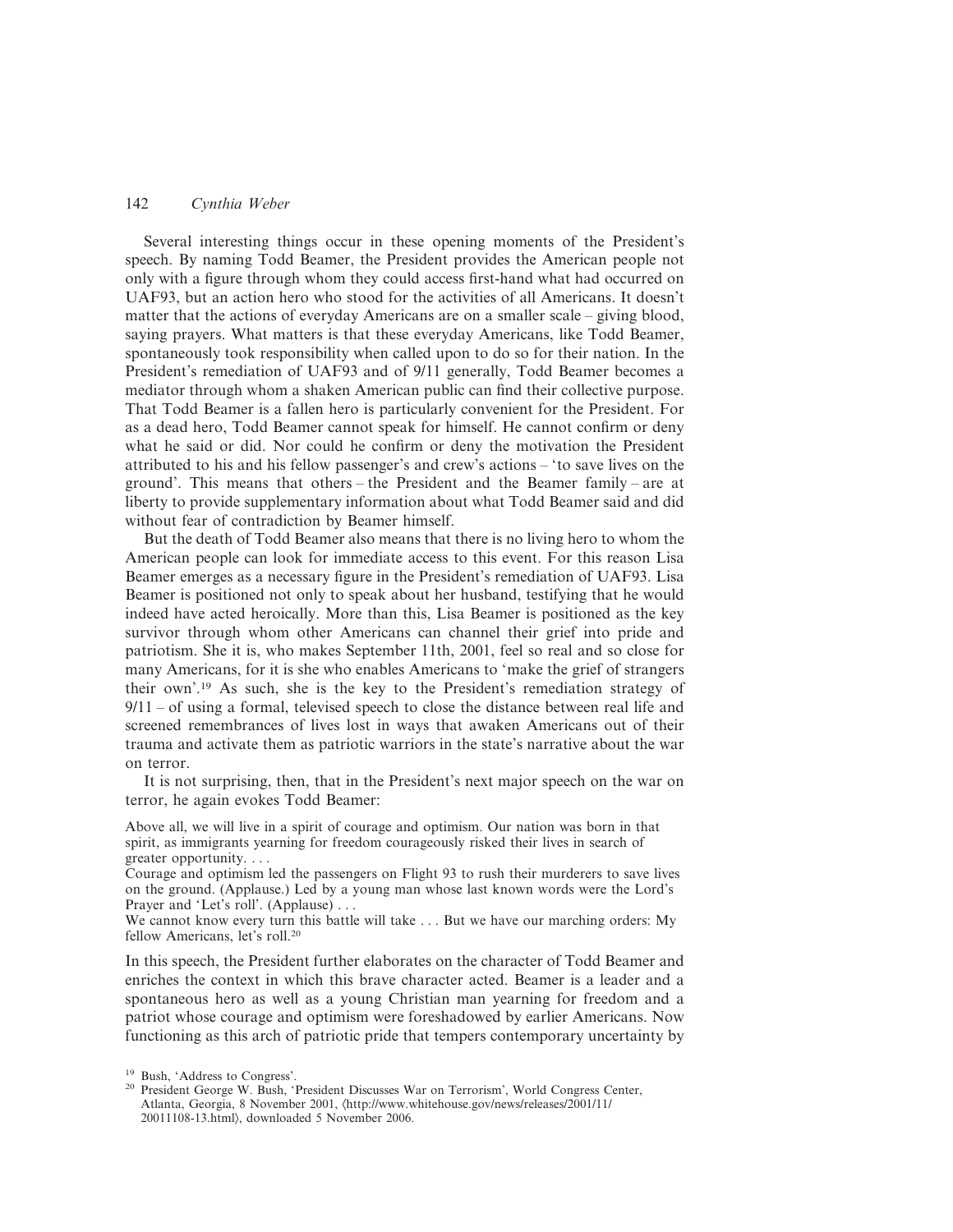connecting it to well-rehearsed (if mythological) historical certainties, Todd Beamer and what he stands for can no longer be adequately captured by something as specific as a proper name. Rather, he can better be remembered by his legendary last words 'Let's roll' – words that, unlike Beamer himself, did survive the plane crash. While these surviving words certainly refer to Beamer, they can also be owned and uttered by all patriotic, freedom-loving Americans as their 'marching orders' in the war on terror.

This is precisely how these words were taken up. 'Expressing the great spirit of this country', the words 'Let's roll' were featured in a range of post-9/11 patriotic products, as the title of a Neil Young tribute song to the passengers and crew of UAF93, and as the topic of blog discussions in which posters elevated these words into American mythology alongside other great expressions of US patriotism like 'Remember the Alamo' and 'I regret that I have but one life to give for my country'.21 And they were of course the main title of Lisa Beamer's commemorative book about her husband – *Let's Roll!: Ordinary People, Extraordinary Courage*.22

This mythologised Todd Beamer as an iconic American. But it also transformed this mediating hero into someone who was himself increasingly superfluous. As is evidenced by the President's November 8th speech, Beamer's story became less about this particular man and more about any patriotic American who exhibited the 'Let's roll' spirit. The result was to unanchor the hero from his deed. It was a short step from there to separate the hero from his heroic words. Once this was accomplished, all manor of identifications with Beamer's words were made possible, even those that had very little to do with him. A case in point is President Bush's address to Olympic athletes in Salt Lake City in February 2002.

These Games come at a perfect time for the country. In our time of sadness and determination and resolve, our Olympic athletes will represent the best of America. . . . And so we're here to wish you all the best, to congratulate you. Let's roll. God bless. (Applause).23

Speeches like these were seen by many Americans as a step too far. For by making Beamer's words stand for so much, they began to stand for nothing at all. The strong emotions that Americans felt for Todd Beamer and the passengers and crew of UAF93 in that initial televised Bush speech featuring Beamer's real live grieving widow Lisa were increasingly difficult to activate with the overused Presidential sound-byte 'Let's roll'. When Lisa Beamer copyrighted the saying 'Let's roll' on behalf of the Todd M. Beamer Foundation and then licensed its use by Wal-mart and by the Florida State University football team, some Americans came to regard Lisa Beamer as a profiteer rather than as a patriotic medium for their grief.24

All this made many Americans cynical about the President, Lisa Beamer, and any usage of the phrase 'Let's roll'. Rather than function as communicators or

<sup>&</sup>lt;sup>21</sup> See, for example,  $\langle$ http://www.freerepublic.com/focus/f-news/566943/posts $\rangle$ , downloaded 5 November

<sup>2006.</sup> <sup>22</sup> Lisa Beamer with Ken Abraham, *Let's Roll: Ordinary People, Extraordinary Courage* (Carol

<sup>&</sup>lt;sup>23</sup> President George W. Bush, 'President Bush to Olympic Athletes: Let's Roll', HPER Complex, University of Utah, Salt Lake City, Utah, 8 February 2002,  $\langle$ http://www.whitehouse.gov/news/<br>releases/2002/02/20020209.html $\rangle$ , downloaded 5 November 2006.

<sup>&</sup>lt;sup>24</sup> Nick Gillespie, 'You can trademark words but not meaning', *Reason*, November 2002, 〈http://www.findarticles.com/p/articles/mi\_m1568/is\_6\_34/ai\_93090054〉, downloaded 9 November 2006.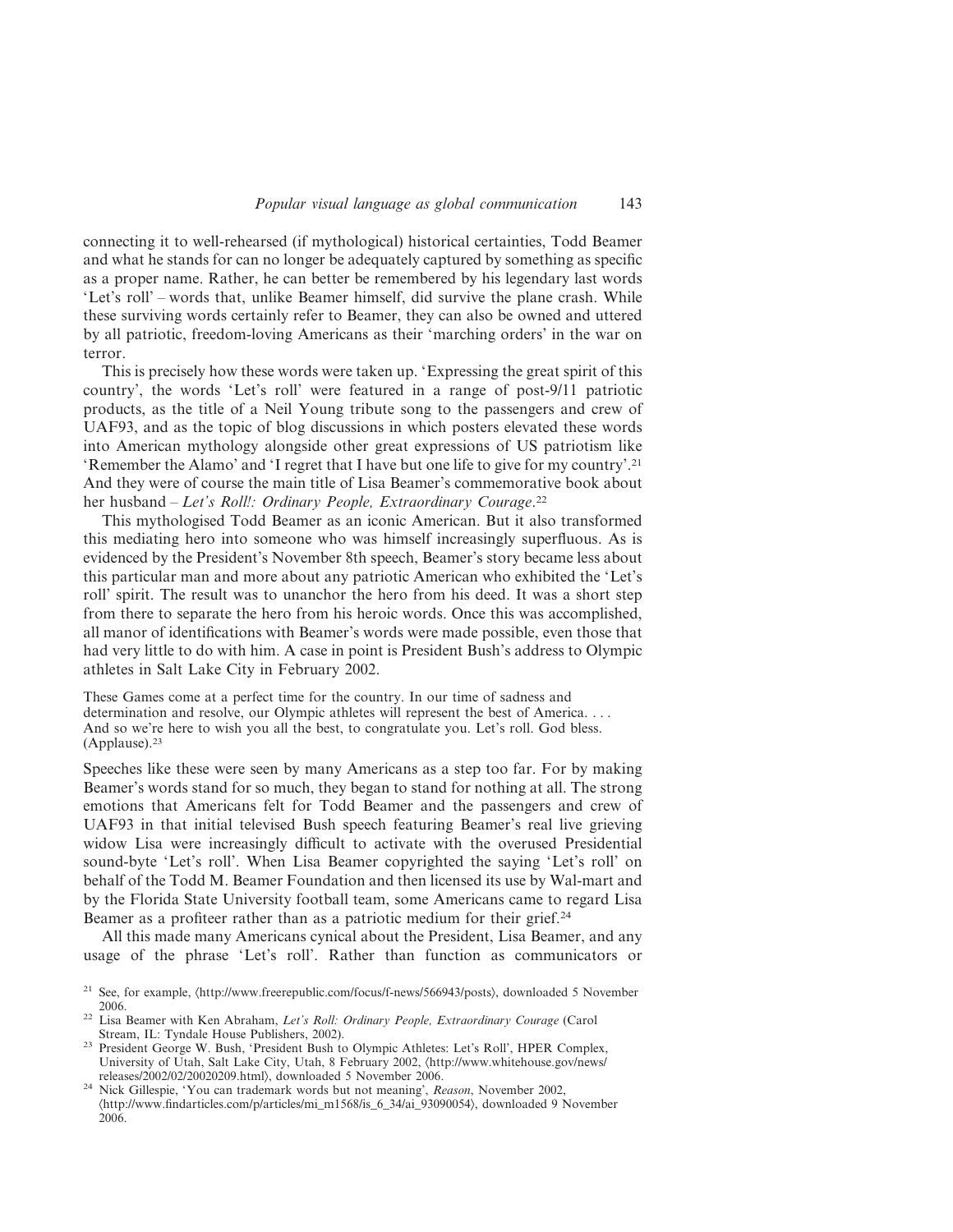communications that made the experience of UAF93 more genuine and immediate, they instead had the effect of making it more difficult for everyday Americans to access this experience in any 'real' way. It took the extraordinary document *The 9/11 Commission Report* to restore 'real' access to this event and the emotions it evoked.

#### *'The Battle for United 93'*

*The 9/11 Commission Report* is the official historical document on 'terrorist attacks upon the United States'. Published in July 2004, this 567 page report is the result of a bi-partisan Congressional investigation. It begins by recounting the hijackings of the four planes on September 11th, 2001, according to a strict, verified timeline. Consider the example of UAF93:

At 8:42, UAF93 took off from Newark (New Jersey) Liberty International Airport bound for San Francisco. The aircraft was piloted by Captain Jason Dahl and First Officer Leroy Homer, and there were five flight attendants. Thirty-seven passengers, including the hijackers, boarded the plane. Scheduled to depart the gate at 8:00, the Boeing 757's takeoff was delayed because of the airport's typically heavy morning traffic.<sup>25</sup>

This short paragraph ends with a footnote longer than the paragraph itself, in which flight attendant names and seat assignments for takeoff are noted. Four pieces of evidence are listed as verification of this information – an interview, a questionnaire, a briefing, and electronic copies of boarding passes.26

In paragraphs and footnotes like these, *The Report* could not be more different from President Bush's speeches on the same subject. For if the goal of the Bush speeches is to rally the American people around the sound-byte 'Let's roll', the goal of the report is to elaborate in great detail all credible information collected about 9/11 in the nearly three years since the attack and use this as the basis of national policy recommendations for combating terrorism. In so doing, *The Report* does not play with shifting points of view or voice. While it offers direct quotes from interviews or documents, *The Report* is written entirely in the third person, and it is meticulously documented, with the 46-page first chapter containing six maps and 240 footnotes. It might come as a surprise, then, to learn that *The Report* was an instant bestseller in the United States and that it has sold more than a million and a half copies. It was so praised for its literary style and clarity that it was nominated for the US National Book Award.27

The above exemplary paragraph notwithstanding, *The Report* does make for gripping reading, often feeling more like a novel than a Congressional document. Consider how *The Report* opens:

TUESDAY, SEPTEMBER 11, 2001, dawned temperate and nearly cloudless in the eastern United States. Millions of men and women readied themselves for work. Some made their

<sup>&</sup>lt;sup>25</sup> The 9/11 Commission, *The 9/11 Commission Report: Final Report of the National Commission on Terrorist Attacks upon the United States (New York: W.W. Norton, 2004), p. 10.* 

<sup>&</sup>lt;sup>26</sup> 9/11 Commission, *The Report*, p. 455.<br><sup>26</sup> 9/11 Commission, *The Report*, p. 455.<br><sup>27</sup> Kathryn Lopez, 'A Garden State of Political Mind: Kean – Then and Now', *National Review*, 20 September 2006, 〈http://article.nationalreview.com/?q=YWFjYWE4OThmMTRkMDk3MjI0ZmEyZ TNjN2JhMGM3MDA=〉, downloaded 10 November 2006.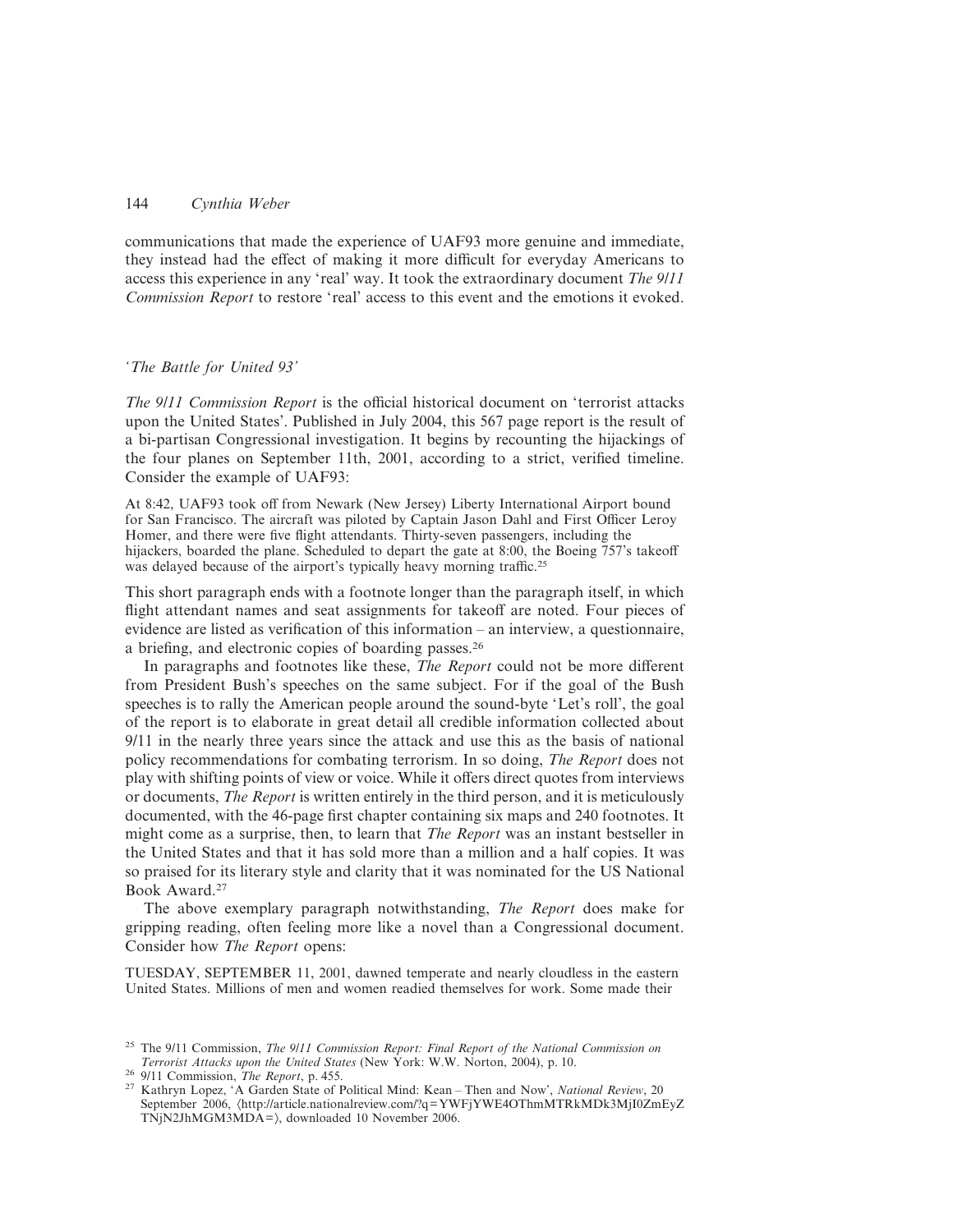way to the Twin Towers, the signature structures of the World Trade Center complex in New York City. Others went to Arlington, Virginia, to the Pentagon. . . .

For those heading to an airport, weather conditions could not have been better for a safe and pleasant journey. Among the travelers were Mohamed Atta and Abdul Aziz al Omari, who arrived at the airport in Portland, Maine.<sup>28</sup>

This writing draws readers in, making them want to know more, even though readers already know the story and how it ends. As such, *The Report* is an illustration of what Hayden White famously called 'the historical text as literary artifact'. For as an historical document, it is very much like 'verbal fictions, the contents of which are as much *invented* as *found* and the forms of which have more in common with their counterparts in literature than they have with those in the sciences'.29 The verbal fiction that structures *The Report*'s remediation of UAF93 is the battle. Indeed, the key section of *The Report* that recounts what is understood to have taken place on the plane is entitled 'The Battle for United 93'.30 This is in contrast to how *The Report* titles its accounts of what took place on the other three planes – 'The Hijacking of American 11', 'The Hijacking of United 175', and 'The Hijacking of American 77'. 'The Battle for United 93' matter-of-factly narrates the facts as they are known to have occurred between 8:42 am and 10:02:23 am, when the plane crashed. Drawing upon air traffic control communications, the flight voice recorder and passenger and crew phone calls with people on the ground, *The Report* re-narrates 'the battle for United 93' along a strict timeline.

It confirms passengers knew 'two aircraft had slammed into the World Trade Center'31 and '[f]ive calls described the intent of passengers and surviving crew members to revolt against the hijackers. According to one call, they voted on whether to rush the terrorists in an attempt to retake the plane. They decided, and acted . . . the assault was sustained'.32 *The Report* does not confirm that the passengers and crew of UAF93 were acting selflessly to save lives on the ground. Rather, it notes that '[a]t 10:00:26, a passenger in the background said, 'In the cockpit. If we don't we'll die!'33 It continues, 'Sixteen seconds later, a passenger yelled, ''Roll it!''34 *The Report* does not speculate on what passengers meant by these pronouncements, nor does it make any mention of Todd Beamer or ''Let's roll''. While *The Report* concludes passengers and crew failed to break into the cockpit and suggests that the hijackers brought down the plane themselves, it concludes that the hijacker pilot's 'objective was to crash his airliner into symbols of the American Republic, the Capitol or the White House. He was defeated by the alerted, unarmed passengers of United 93'.<sup>35</sup>

By carefully specifying details in the third-person, *The Report* maintains the feel of a credible document. But it is neither the specific historical details in *The Report* nor *The Report*'s mostly dispassionate narration that stays with readers. It is *The Report*'s passionate structuring of the hijacking of UAF93 as a battle. For it is this assumption – that a battle and not a skirmish or a fight – took place on the plane that

<sup>30</sup> 9/11 Commission, *The Report*, p. 10.<br><sup>31</sup> Ibid., p. 12.<br><sup>32</sup> Ibid., p. 13.<br><sup>33</sup> Ibid., p. 14.<br><sup>34</sup> Ibid., p. 14. <sup>35</sup> Ibid., p. 14.

<sup>&</sup>lt;sup>28</sup> 9/11 Commission, *The Report*, p. 1.<br><sup>29</sup> Hayden White, *Tropics of Discourse: Essays in Cultural Criticism* (Baltimore, MD: Johns Hopkins<br>University Press, 1978), p. 82, italics in original.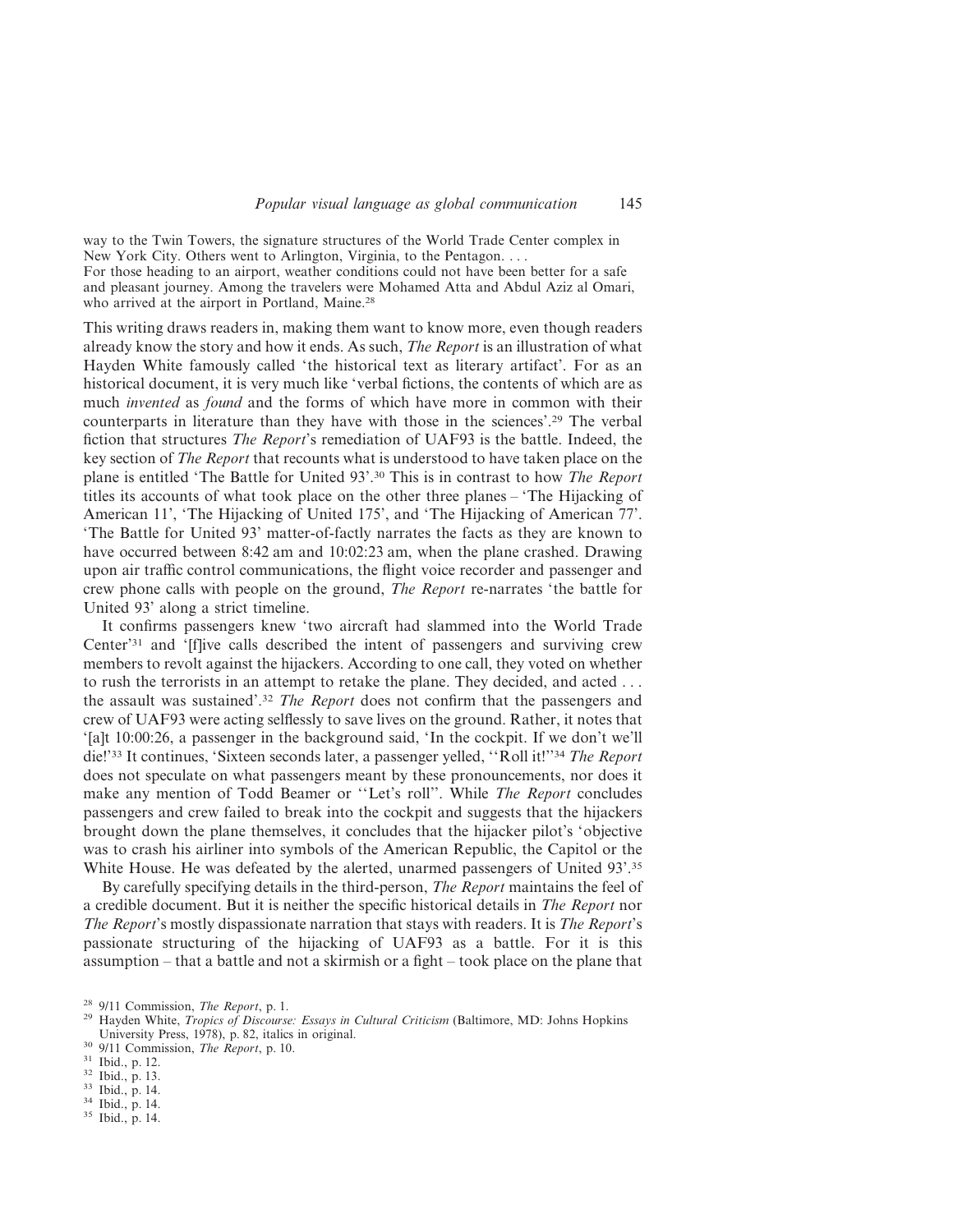not only officially dubs the passengers and crew of UAF93 as the first civilian soldiers in the war on terror; it also makes it easier for American readers to imagine the experience itself. For Americans are summarily taught in grade school how battles take place and can easily draw upon this knowledge to fill in the action and emotional details that *The Report* cannot comment upon if it is to retain its fiction that it is historical fact. The primary material Americans draw upon to fill in these gaps are statements made by President Bush in his early speeches about UAF93.

It might seem like a contradiction for a mostly American readership to supplement this painstakingly 'objective' historical report with the obviously subjective statements made by the President. Yet actually there is no contradiction. This is not because *The Report* ever validates the President's claims. It does not confirm that passengers and crew were motivated by their desire to 'save lives on the ground'. It does not confirm that anyone, much less a named individual like Todd Beamer, uttered the words 'Let's roll' or that these words or words like them were used to rally passengers and crew into action. And it does not claim that the passengers and crew of UAF93 were heroes. Instead, *The Report* allows these subjective, unverifiable ideas to supplement its presumably objective analysis merely by refusing to deny them. In this way, *The Report* allows for the idea that passengers and crew *might have* been motivated by their desire to save lives on the ground, that Todd Beamer *might have* said 'Let's roll' as a rallying cry for action, and that all of this means that passengers and crew acted heroically. Because these ideas had so taken hold in the American imaginary by the time *The Report* was released, not explicitly denying them was the equivalent to many Americans of official confirmation that all of these unverifiable subjective claims were now objectively verified.

All this makes *The Report* an engaging read. By sketching out a strict sequence of events, interspersing it with quotes and notes about settings, and still leaving room for one's imagination to fill in the details, *The Report* reads less like an historical document or even a novel and more like a screenplay – like a treatment for a live action adventure that readers can conjure up in their minds. This sort of reader/ audience interaction with *The Report* gives it a sense of immediacy, and this is what makes *The Report* a successful remediation of UAF93. But this has the unanticipated effect of undermining *The Report*'s authority. For as a metaphorical screenplay for a film that has yet to be made, *The Report* seems less like what it was intended to be – a monumental document that is the last word on what happened to UAF93 – and more like a coming-attractions trailer for a soon-to-be-released feature film. In Paul Greengrass's *United 93*, that is precisely what *The Report* becomes.

#### *United 93*

Director Paul Greengrass makes no secret of the fact that *The 9/11 Commission Report* is 'the bible' upon which his remediation of UAF93 into the Hollywood film *United 93* is based.36 Greengrass is not alone in using *The Report* in this way. Between July 2004 when *The Report* was released and April 2006 when *United 93* was released,

<sup>36</sup> Paul Greengrass, 'Feature Commentary on *United 93, United 93* DVD, Universal Pictures, 2006.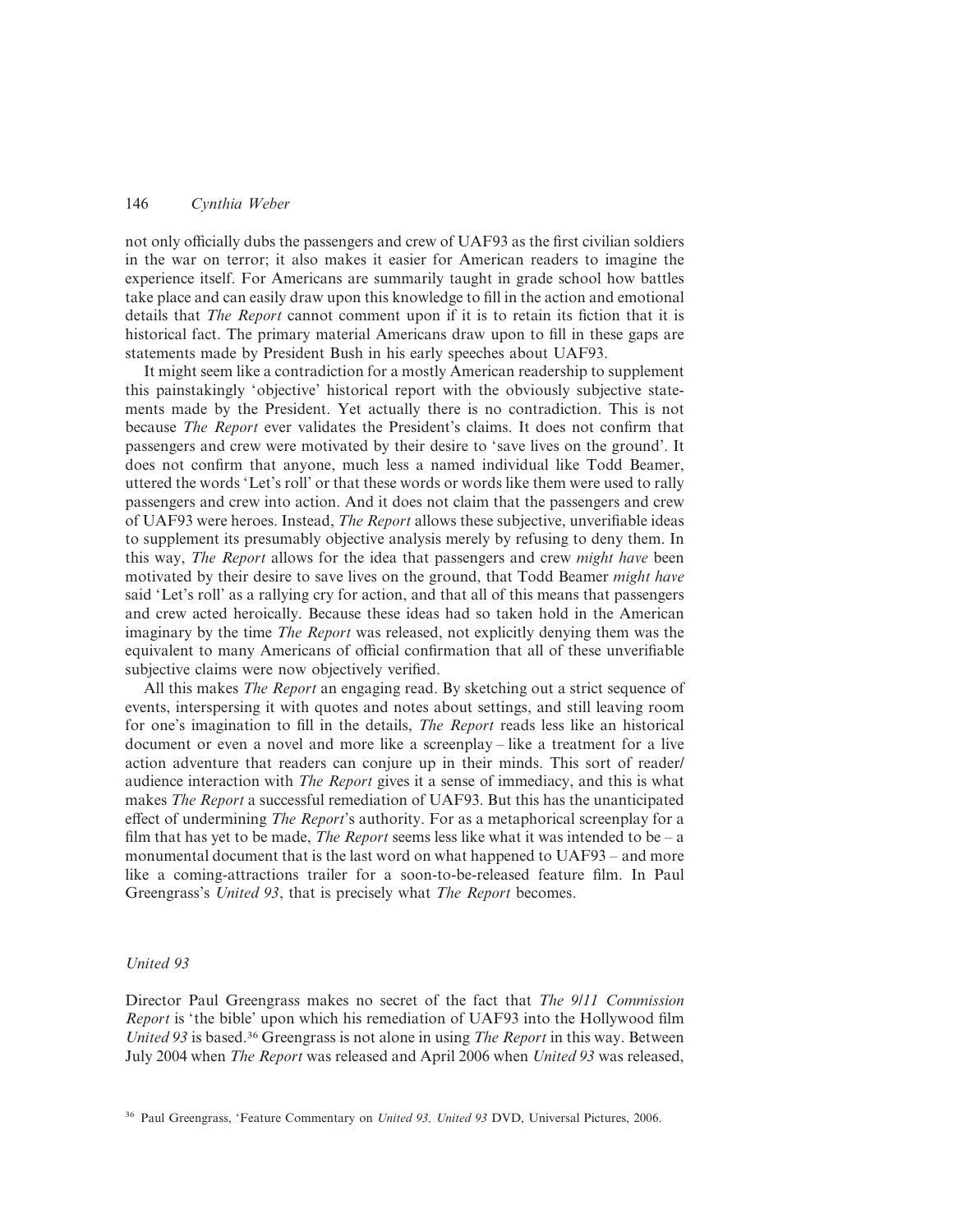two made-for-television documentaries based largely on *The Report* were aired – *The Flight that Fought Back* and *Flight 93.*

Both films drew large audiences and were nominated for Emmies, with *Flight 93* winning in the sound-editing category. But despite being acclaimed documentaries, neither film is a terribly successful remediation of UAF93 because neither changes the temporal feel of the event from past to present. Some of this is due to how these documentary films were made. For example, both films use dramatic re-enactments to tell their stories, but they intercut dramatic sequences with interviews of officials and family, thus breaking the hold of the dramatic effect. In addition, *The Flight that Fought Back* uses Kiefer Sutherland as the off-screen narrator. This has the effect of temporally distancing viewers from the event and potentially distracting viewers from the documentary itself, as in the case of one viewer who complained that the documentary had a *24* feel to it, a reference to Sutherland's starring role in that television drama.37

But the most important reason why neither documentary achieves a sense of immediacy is because of how the medium they were made for – television – mediates time. While there are many types of televisual time, two major types are television programming time and television news time. Television programming time is marked by frequent commercial interruptions on-screen and the potential for further interruptions off-screen (such as when viewers walk in and out of rooms, change channels or speak to one another). This makes it more difficult for viewers to experience, much less sustain, any sense of immediacy in relation to the programme they are watching. But even more than this, television viewers understand that if the televised event they were watching was actually occurring in real time, then the entire format of the broadcast would be different. There would be few if any commercial interruptions, there would be a ticker-tape along the bottom of the screen updating the facts as they came in, and there would be no dramatic soundtrack accompanying the news broadcast. For viewers to experience a television programme as if it were a live television news broadcast, they would have to suspend all of this knowledge about these different formats, something that is very difficult to do.

*United 93* had none of these obstacles to overcome in its remediation of UAF93. The film has no narrator either on-screen or off-screen. It does not make use of on-camera interviews. And it was not broadcast on television but instead shown in cinemas. As such, *United 93* suffers from none of the typical constraints of programmed television and benefits from all of the possibilities of cinema. This is particularly the case when it comes to time. For while cinema and television (especially television documentaries) often share what Mary Anne Doane calls the cultural imperative of 'structuring time and contingency in capitalist modernity'38 by imposing a linear narrative onto what would otherwise be understood as the chance event, cinema has the benefit of doing this in the absence of interruptions that are structured into televisual viewing. As such, it is much easier to produce an event as a virtually real event being experienced in the present through the medium of cinema than it is through the medium of programmed television.

<sup>&</sup>lt;sup>37</sup> Revraven, 'Tasteful, but Occasionally Like an Episode of  $24'$ , 11 September 2005,  $\frac{\text{http://imb.com/title/tt0470764/usercomments}}{\text{http://imb.com/title/tt0470764/usercomments}}$ , downloaded 13 November 2006.

<sup>&</sup>lt;sup>38</sup> Mary Ann Doane, *The Emergence of Cinematic Time: Modernity, Contingency, the Archive* (Cambridge, MA: Harvard University Press, 2002), p. 4.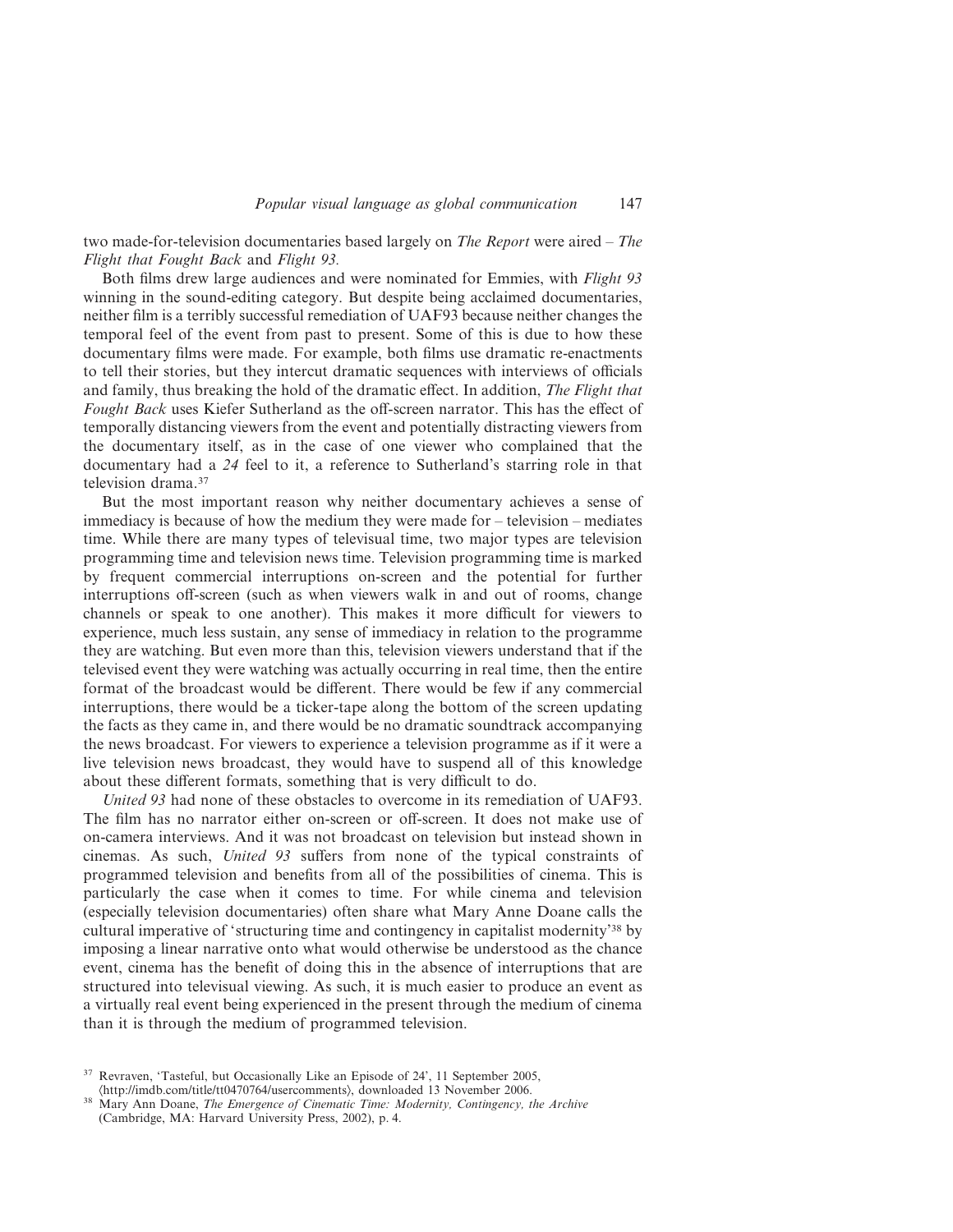What is often lost in the move from television documentary to cinema is the historical accuracy of the story. While documentary is classically understood not as the truth but as 'the creative treatment' of 'actualities',39 cinema makes the further move away from the creative treatment of 'actualities' to the much vaguer 'based on a true story'. The challenge for director Paul Greengrass was to achieve the truth effects of documentary in the less truthfully-felt medium of film without losing the fast pace of cinema that produces a feeling of immediacy much better than does documentary. He does this by writing his screenplay largely as an adaptation of *The 9/11 Commission Report*<sup>40</sup> and shooting and editing it using a combination of documentary and feature film techniques.

These techniques are apparent from the pre-title sequence. As we watch a black screen, we hear what sounds like a prayer being said in Arabic. These are the words from hijacker Mohammed Atta's last will and testament found in his car the day after the hijackings.41 Cut to a close-up of a prayer book held in a man's hands. Cut to a medium shot of the man sitting on a bed in a hotel room holding the prayer book, praying aloud. A second man enters the room and tells the first man in Arabic 'It's time'. The second man exits the main room and enters the bathroom. The camera then lingers on the first man sitting on the bed, before the film cuts to its opening titles.

All of this is a typical opening of a feature film. It establishes characters, place, and a sense of impending action without giving too much away. Yet this opening sequence is also very much like a documentary. Not only is this sequence (like the rest of the film) shot entirely with a handheld camera; the camera's movements are shot and edited in documentary style. For example, when the second man enters the room, the camera continues to roll, with the second man's out-of-focus body blocking our view of the first man. This shot is followed by a longer shot of the same action from the same side of the room, and then it returns to its initial closer shot with the second man out of focus, then in focus, as it follows him out of the room.

What is established with this style of shooting is a unitary point of view. Even though Greengrass shot his film using two cameras – one shooting the action in close-up and the other in medium and long shots $42 -$  very often this action was shot from the same point of view. In the pre-title sequence, this point of view is of someone looking into this hotel room. This is completely different to how a feature film would typically shoot and edit this sequence. In feature films, the convention is to shoot the dialogue between two characters using the shot/reverse shot style which creates two distinct points of view in the same sequence. Usually this means that the camera records all the action from the point of view of one speaker, and then the entire scene is reshot with another camera from the point of view of the second speaker. Then these two takes of the same scene are edited together into one sequence, with the point of view switching back and forth during the conversation.

<sup>&</sup>lt;sup>39</sup> John Grierson, quoted in Philip Rosen, 'Document and Documentary: On the Persistence of Historical Concepts', in Michael Renov (ed.), *Theorizing Documentary* (London: Routledge, 1993),

pp. 77 and 74. <sup>40</sup> Greengrass supplements *The Report* with background interviews with UAF93 family members to create character profiles to be used by actors portraying passengers and crew, a move which further blurs the boundary between factual history and hoped-for remembrances. Greengrass, 'Feature

Commentary'. <sup>41</sup> Greengrass, 'Feature Commentary'. <sup>42</sup> Ibid.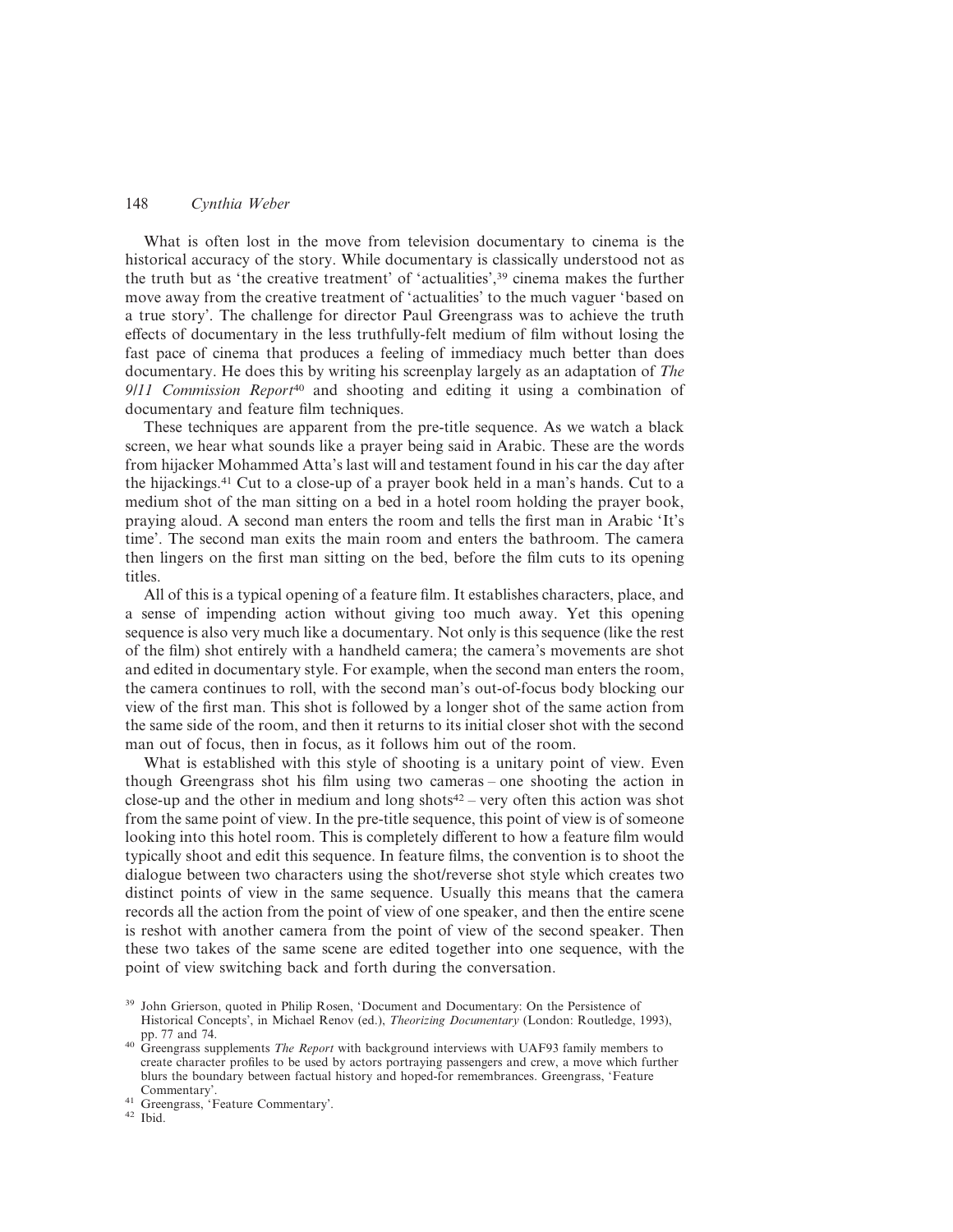Documentary films rarely use shot/reverse shot techniques because documentary films are most often shot with just one camera that records the action as it occurs. As such, the camera cannot be in two places at the same time, recording two distinct points of view. What this means is that documentary films not only tend to offer a single spatial point of view; they offer a single temporal point of view. That temporal point of view is of live action as it is occurring. This is what Greengrass accomplishes with his documentary shooting and editing style – a single spatial point of view and an 'as it is happening' temporal point of view. What Greengrass is telling his viewers is 'This is happening now, and you are there as it happens'.

This does not mean that *United 93* is not 'cinematic'. It employs all sorts of feature-film techniques to tell its story. It splices digital effects shots into its documentary-like camera-recorded shots. It sets its story to a strong musical soundtrack. And it uses mostly actors to re-enact the events of that day. Yet it deploys all of these cinematic techniques differently than feature films generally deploy them.

The film's digital effects are mixed in with shot footage in ways that make them unnoticeable. As Greengrass explains, 'the watchword for [visual effects] . . . was that they be completely ''thrown away'', completely not the center of your attention'.43 Greengrass uses the soundtrack in a similar way, never as something that disrupts the continuity of the piece but rather as something 'delicate, often inconspicuous'.44 In moments when the music is noticeable, it is so for a specific purpose and without dominating the film. In the rebellion scene, the music is audible as 'heavy, belabored breathing . . . The breathing of a nightmare, literally.'45 As the plane is about to crash, the music first lifts its volume and then resolves in a final, softer cord after the screen has cut to black at the moment when the crash would be taking place. This is not only tasteful; it is deeply moving. And it enhances a sense of reality rather than detracts from it.

But it is with his selection and use of actors that Greengrass makes his most significant departures from conventional cinematic techniques. For Greengrass's cast consists of a mix of professional and non-professional actors. None of the professionals are recognisable stars, and most of the non-professionals are either reenacting the roles they lived on 9/11 or portraying characters who match their day-to-day lives. By mixing real actors with those who really experienced the events of that day, Greengrass claims this 'gives scenes a special veracity'.46 He continues, 'I felt it was no longer acting, it was no longer make-believe. They were reliving these events, at some quite profound level for us'.47

The most innovative move Greengrass makes is in the way he directs and captures scenes. Instead of shooting the film as feature films are usually shot – in short sequences that are later edited together – Greengrass shot *United 93* in 'tremendously long takes. Sometimes it was an hour at a time.'48 This is unheard of for a Hollywood feature film, being a technique that is used in documentary film-making to capture real live action. As Greengrass explains, 'it enabled all these actors . . . *to relive a total*

<sup>&</sup>lt;sup>43</sup> Ibid.<br><sup>44</sup> Ibid., emphasis in original.<br><sup>45</sup> Ibid.<br><sup>47</sup> Ibid. <sup>48</sup> Ibid.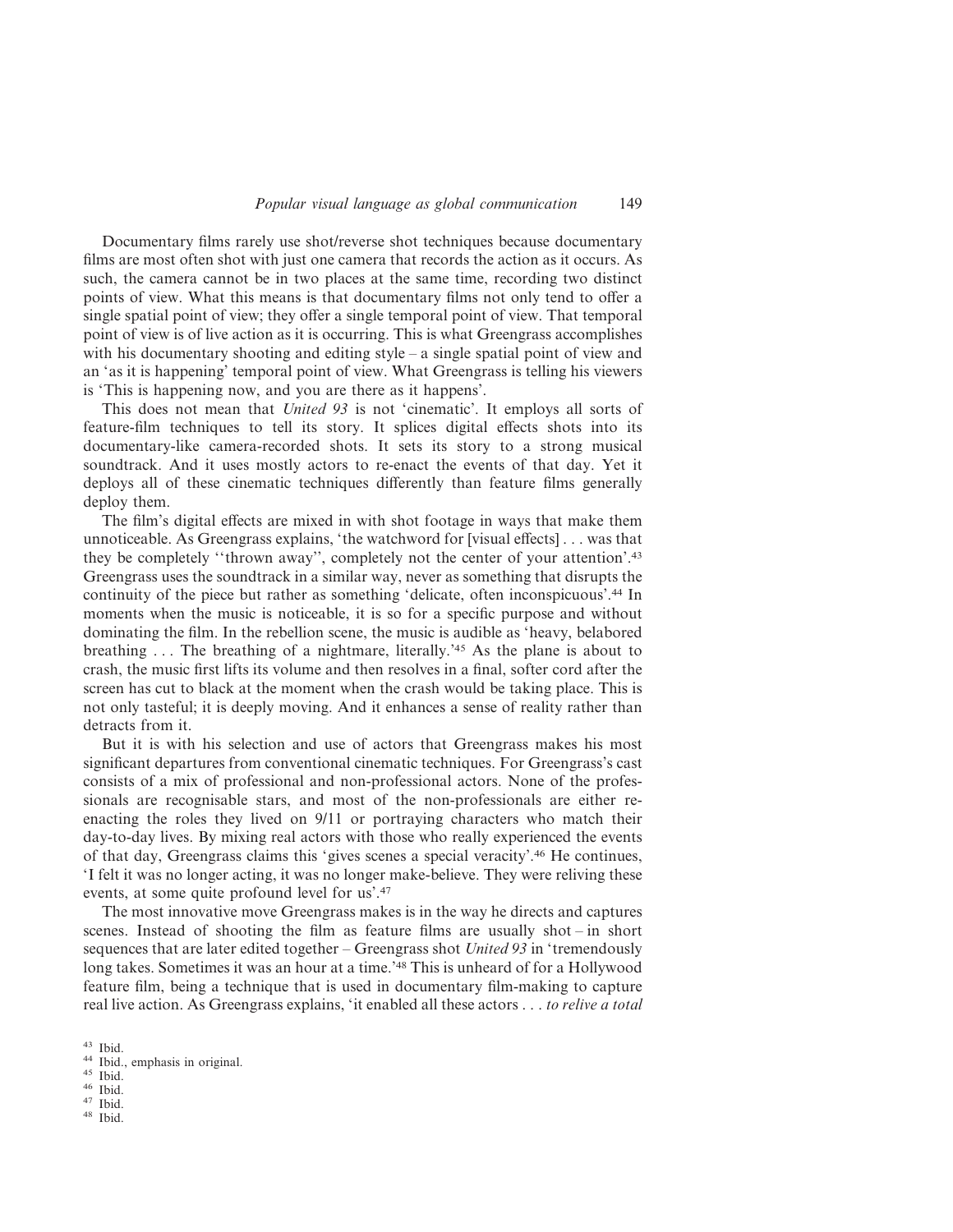*experience which we then recorded as if it were live*. And I think that's at the heart of why this film feels so real, to me anyway'.49

These techniques are never more successful than in the final twenty minutes of the film during which passengers and crew of UAF93 devise and execute a rebellion. Here, Greengrass switches from camerawork that preserves a unitary point of view to camerawork that has difficulty establishing any point of view. He does this by employing 'constant roving camerawork, roving because [the passengers and crew] didn't themselves know exactly what was gonna happen. . . . And when you've got camerawork like that . . . [it] *crackles with reality*.'50

Greengrass's description of these final scenes is not an overstatement. As reviewer Sam Osborn noted, 'Those final scenes are devastating; because, by then, we're convinced of *United 93*'s reality. The characters have transcended into real, breathing people and their reactions have risen somehow above authenticity.'51 By suggesting that *United 93* captures something 'above authenticity', Osborn effectively reclassifies *United 93* as neither a documentary nor a Hollywood action adventure but as an experience in virtual reality. As he elaborates, 'To imagine the film would be not just reading the newspaper on September 12, but for the newspaper to come to life before your eyes. This isn't Hollywood; this is a cinematic manifestation of a headline.'52 This is remediation at its most successful.

Of course, *United* 93 is not a true story, for no one knows for sure what happened on UAF93. Greengrass appreciates this and is always careful to distinguish in his comments between the truth of what happened on UAF93 and the truth-effects his filming techniques create in his film *United 93*. All this is fair enough. But it is beside the point when analysing *United 93* as a remediation of UAF93. For if Greengrass's filming and editing techniques so effectively recreate the events of UAF93 in ways that transport viewers to that place at that time, then viewers are utterly unable to do anything but experience the sounds and images of *United 93* as more than mere truth-effects. For them, these sounds and images are the truth, for viewers are experiencing them in the virtual first person at the time and place they occur. This transforms viewers of *United 93* into not only witnesses to what occurred on that plane but into survivors of the event itself. They are not survivors in the real sense that they have access to the reality of what occurred that day. More troublingly, they are survivors in the virtual sense because they have access to the virtual reality of what occurred that day. While as virtual survivors of UAF93, these viewers completely comprehend when the film ends that they are not actually on that fateful flight, they may not so completely comprehend that what they have just experienced *as if it were real* is not reality itself – is not necessarily the true story of UAF93. This makes the content of *United 93* and the popular visual language it employs to effect its remediation vitally important.

This is particularly the case when we consider how Greengrass ends his film. Going further than *The 9/11 Commission Report*'s conclusion that passengers and crew never entered the cockpit and that the hijackers brought down the plane themselves,<sup>53</sup>

<sup>&</sup>lt;sup>49</sup> Ibid., my emphasis.<br><sup>50</sup> Ibid., my emphasis.<br><sup>51</sup> Sam Osborn, '*United* 93', 2006, 〈http://imdb.com/Reviews/404/40446〉, downloaded 6 November 2006. <sup>52</sup> Osborn, '*United 93*'. <sup>53</sup> 9/11 Commission, *The Report*, p. 14.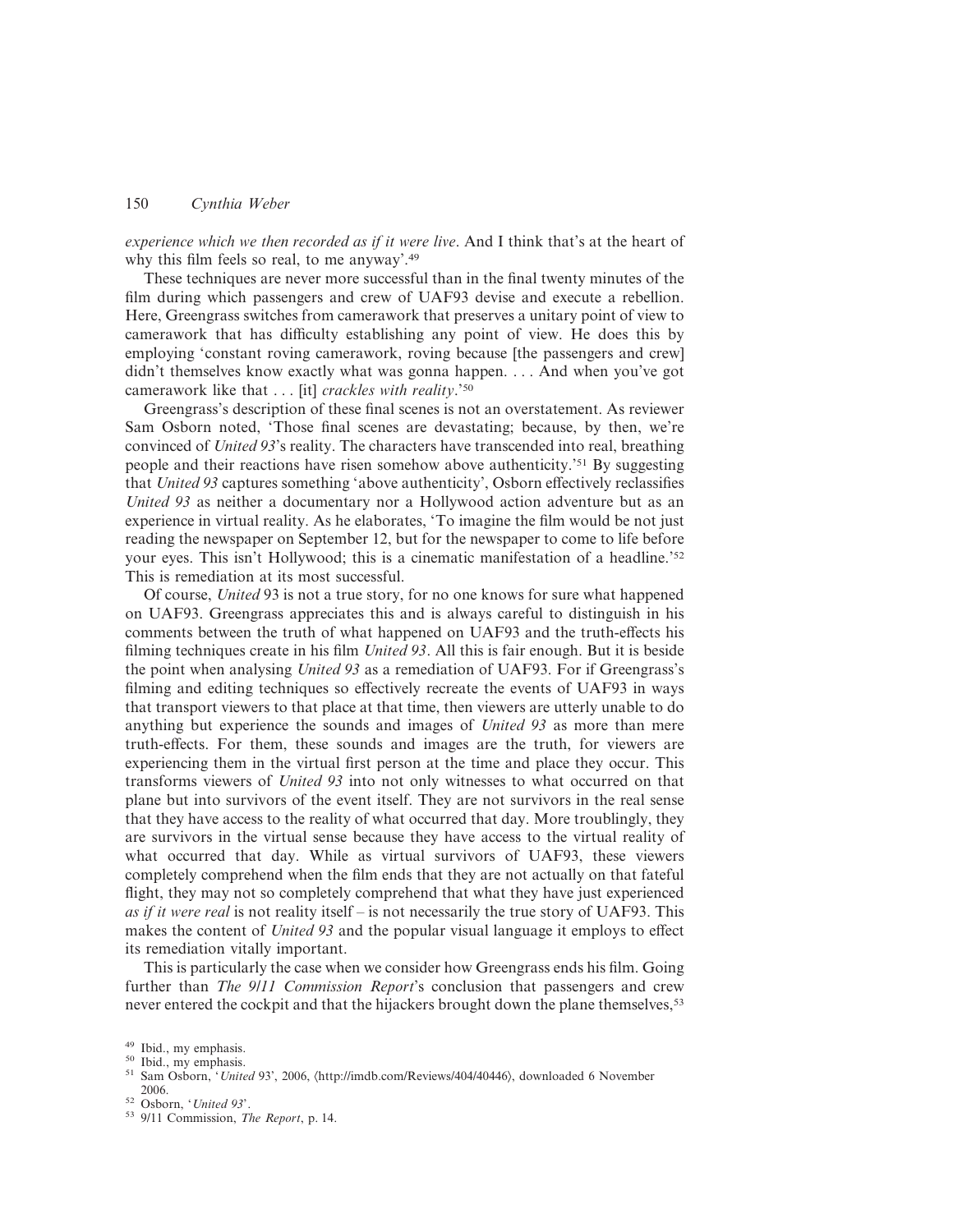in the final moments of *United 93* we can clearly see that 'The Battle for United 93' has moved into the cockpit, with passengers frantically trying to wrestle the controls of the plane from the hijackers. Because we were there – in that place as it was happening – we not only know this is true. We experienced it, and we survived it. As such, it is as if Greengrass is granting us Americans the moral authority to communicate this experience to the world and to expect others to respect how difficult this experience has made our lives, again.

#### **Conclusion**

Director Paul Greengrass had the best of intentions when he made *United 93*. As he explains:

What are we going to do? What can we do? What will be the consequences of whatever we do, once we have entered the post-9/11 world?

If we could create a film that allowed an audience to walk through 9/11 at eye-level, then that would give us some basis for evaluating this enormously important event. That's what I think drove all of us separately and together to try and make this film. . . .

To me, the answer to that question [what are we going to do?] is that we haven't got the answers yet but we have to struggle on. We have to find answers to this problem. Because we're all on United 93. . . .

A fight for the controls of our world. We still have time to find another way.54

All of this accounts for the urgency Greengrass feels in releasing his film nearly five years after the event. He explains, 'That's why when people say ''Is it too soon?'', I say, ''It's high time. It's high time we went back to the event of 9/11 and explored what happened ... unless we find the courage to look at it closely, how can we possibly find answers?'' '55

Greengrass is absolutely right. There is value in looking closely at the events of 9/11 and exploring his question 'What are we going to do?' But there are two major problems with Greengrass's approach to 9/11 as it is remediated in *United 93*. The first major problem is that by remediating UAF93 as an event viewers experience in virtual time as if it were real, immediate time, Greengrass's *United 93* accomplishes something that both President Bush and the 9/11 Commission failed to accomplish. *United 93* achieves the status of having the 'last word' on what happened on UAF93 because it is felt to be the most accurate historical account of what happened in that place at that time by the vast majority of Americans who saw this film, who experienced this virtual event. And how could these viewers be wrong? For they were 'there', spatially and temporally. Contrary to Greengrass's intentions, then, *United 93* closes down meaningful debate about what happened on and to UAF93.

None of this is as disturbing, though, as the second major problem with Greengrass's remediation of UAF93. This second major problem is that by remediating the story in a way that so convincingly returns its viewers to those two confusing hours on 9/11 when they were forced to confront the urgent question 'What are we going to do?', *United 93* deflects attention away from what I would argue is the more urgent question five years after 9/11 – 'What have we done?!' This

<sup>&</sup>lt;sup>54</sup> Greengrass, 'Feature Commentary'.<br><sup>55</sup> Ibid.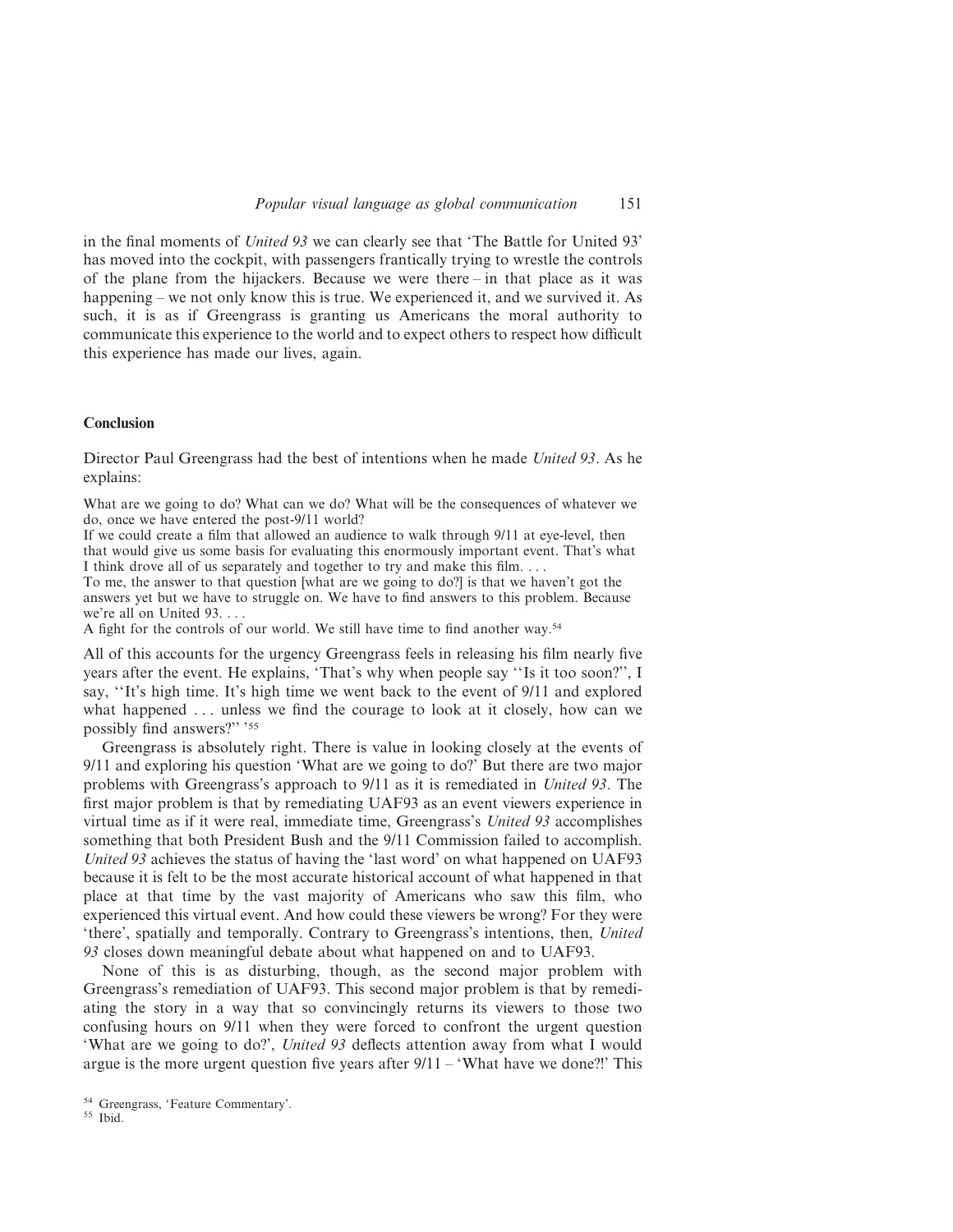is a much more difficult question to ask because it requires particularly Americans to occupy a far more uncomfortable temporal moment – the present. For this is a present that comes after a recent past marked by wars in Afghanistan and Iraq, the indefinite detention of 'enemy combatants', the abuse of prisoners at Abu Ghraib, the systematic suspension of civil rights, and the re-election of a President who made all of this possible.

*United 93* allows Americans to duck all of these issues by escaping their contemporary temporality in favour of the virtual immediacy of five years ago, before any of these things occurred. This is the real tragedy of *United 93*. By offering Americans a catharsis based, not upon any real working through of the trauma they experienced that day or of the traumas experienced by themselves and their enemies in the five years since that day, but on the virtually real immediate experience of UAF93, *United 93* unfortunately remediates political responsibility out of America's real present and instead locates it in a cinematically structured, virtually real American immediacy that makes no difficult demands on Americans politically or morally.

Herein lies the danger of successful remediation – that by making the past so present, so hyper-immediate, remediation obliterates altogether the time between past and present. How remediation accomplishes this temporal shift is by shifting the point of view of those who interact with 'the past' from the third person to the first person. And how it does this is by drawing upon popular visual language like documentary and cinematic techniques that enable viewers/users/experiencers to 'walk through [the event] at eye-level'.56 As such, remediation reminds us of the power cinema has always had – its power to shift our point of view and, in so doing, to shift our spatial and temporal locations. When coupled with remediation – with the desire for immediate access to real, live, unmediated experience with virtual reality as its paradigm – successful cinematic remediation potentially changes not only where we are and when we are but *who we are* as well.

In the case of *United 93*, we viewers have been transformed from those who wished to commemorate the events of UAF93 by watching *United 93* into those who experienced these events at the time they occurred. As such, we viewers are the virtual survivors of UAF93. Like real survivors on that plane (if there had been any), we are destined to relive the trauma of this event over and over. This we have in common with the survivors of trauma time. But, unlike the survivors of trauma time, we have far less scope for resistance. For while the survivors of trauma time struggle to speak differently about their experiences because there is no language for these experiences that themselves broke the social order and the linear temporality which makes a narration of a coherent history possible,<sup>57</sup> we virtual survivors of *United 93* have no such problem. For our experiences were never beyond the social order. They were never beyond language. Indeed, what *United 93* does is supplement the linguistic language of the history of UAF93 given to us by President Bush and the 9/11 Commission with a popular visual language of the history of UAF93 – a language that is far more powerful and therefore far more difficult to resist. Immersing ourselves in this language by watching *United 93* compels us to speak of our virtual experience not only as cinema or as virtual reality but as real history itself. This is

<sup>56</sup> Ibid. <sup>57</sup> Edkins, *Trauma Time*, p. 8.